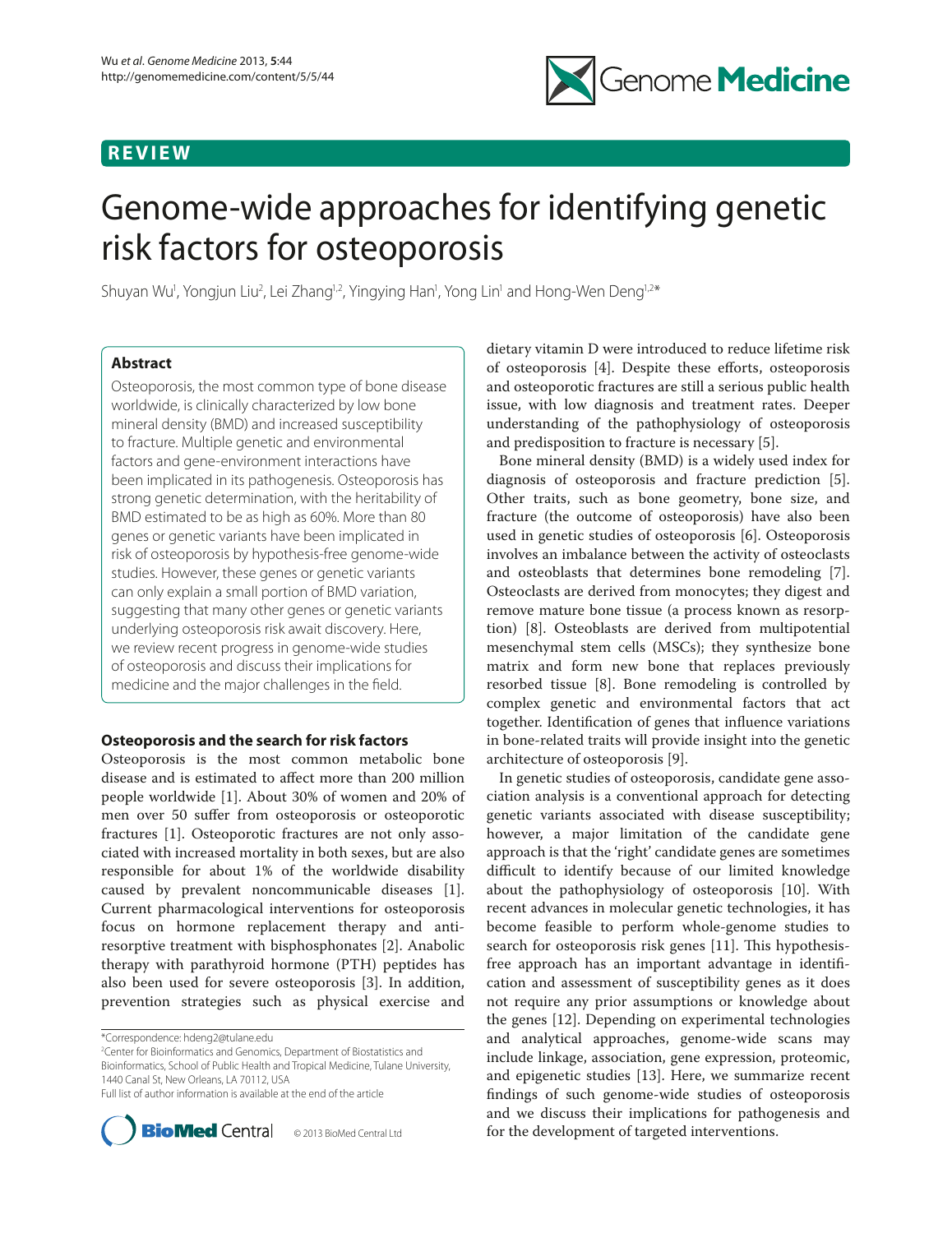## **Genome-wide linkage studies**

Genome-wide linkage studies (GWLSs) are conducted to identify genomic regions associated with inherited diseases or traits in generations of families comprising affected and unaffected individuals by examining whether molecular markers (usually microsatellite markers spaced throughout the entire human genome) co-segregate with the diseases or traits under study [14]. GWLSs are designed to identify genomic regions contributing to predisposition to complex human diseases, and they do not require any information on the potential functions of genomic regions [15]. Before the advent of genome-wide association studies (GWAS), GWLSs had been widely used for genetic mapping of human diseases, and have successfully mapped contributing genes for many Mendelian diseases.

Traditional GWLSs have focused on individual diseases or traits (such as BMD) using univariate analytical approaches. For example, Styrkarsdottir *et al*. [16] conducted a GWLS for hip and spine BMD in a large number of extended families with osteoporosis in Iceland and identified bone morphogenetic protein gene *BMP2* on chromosome 20p12.3; they followed up this discovery with association analysis. Kammerer *et al*. [17] performed a GWLS using BMD data at the forearm and hip for 664 individuals from 29 Mexican-American families. They obtained evidence for quantitative trait loci (QTL) on chromosome 4p affecting forearm BMD overall, and on chromosomes 2p and 13q affecting hip BMD in men [17].

Univariate analysis generally ignores the relationship between study traits, and this may result in loss of statistical power in gene identification for osteoporosis [18]. The problem can partially be overcome by bivariate analysis, which can improve the power to detect QTLs, especially when the effects of QTLs are too small to be detected by univariate analysis. Between 2007 and 2009, bivariate GWLSs identified significant loci influencing BMD and other bone-related traits such as bone size, total body lean mass [19], body fat mass [20], and age at menarche [21].

In an effort to improve the power of GWLSs, Ioannidis *et al.* [22] conducted a meta-analysis of GWLSs of bone mass that included 11,842 individuals. This large-scale meta-analysis provided replication evidence for several QTLs identified in previous studies and also identified a new QTL on chromosome 18p11-q12.3 [22]. The limitations of GWLSs are related to limited statistical power, genetic heterogeneity, population stratification, sparse marker density, and phenotypic heterogeneity, which have resulted in difficulty in replicating study findings [18].

Nevertheless, GWLSs have provided valuable information for future fine-mapping studies and have also provided a basis for comparison and cross-validation of study results using different approaches (for example, gene expression and proteomic studies) [23]. So far, more than 60 QTLs for BMD have been reported on all chromosomes except chromosome Y [8], with a few replicated in multiple studies, such as 7p21-22, 11q12-13, 15q13, and Xq27 [8]. Table 1 summarizes the main findings of GWLSs for osteoporosis.

## **Genome-wide association studies**

GWASs provide an unbiased approach by which a large number of participants are genotyped for dense genetic markers (normally single nucleotide polymorphisms, SNPs) covering the whole genome to identify susceptibility genes for human diseases or traits. Compared with GWLSs, GWASs can capitalize on all meiotic recombination events in a population, rather than only those in the families studied, and thus have higher statistical power and mapping resolution. Over the past decade, GWASs have become one of the most popular tools for gene mapping of complex human diseases or traits [24]. Various different strategies have been adopted in GWASs, including individual studies (for example, in single or multiple ethnicities) and meta-analyses.

GWASs for osteoporosis-related traits have primarily been performed for single ethnicities [25]. For example, Hsu *et al*. [26] integrated a GWAS of Caucasians with gene expression profiling of various human tissues and identified three novel genes associated with BMD - *RAP1A* (encoding a Ras oncogene family member), *TBC1D8* (TBC1 domain family member 8), and *OSBPL1A* (oxysterol binding protein-like 1A) - and replicated the identification of *OPG* (osteoprotegerin) [26]. GWASs have also been conducted in populations of different ethnicities [27]. Koller *et al*. [28] found that SNPs (rs1298989 and rs1285635) in *CATSPERB* (encoding the catsper channel auxiliary subunit β) were associated with femoral neck BMD in both premenopausal European-American women and African-American women [28]. Ichikawa *et al*. [29] found that one SNP in the *C6orf97/ESR1* (estrogen receptor 1) region was significantly associated with BMD in premenopausal white women and premenopausal black women.

Besides SNPs, other genetic variants have also been studied. Copy number variants (CNVs; that is, duplication or deletion of a relatively large segment of DNA) have been analyzed in GWASs [27]. For example, Liu *et al*. [30] reported a CNV (*CNP267*) on chromosome 2q12.2 that was significantly associated with hip bone size in both Chinese Han and Caucasian samples. A candidate gene, *FHL2* (four-and-a-half-LIM gene), is located downstream of *CNP267* [30].

A simple and efficient way to improve statistical power over individual GWASs is meta-analysis of multiple GWASs [31-33]. Recently, the Genetic Factors for Osteoporosis (GEFOS) consortium published a large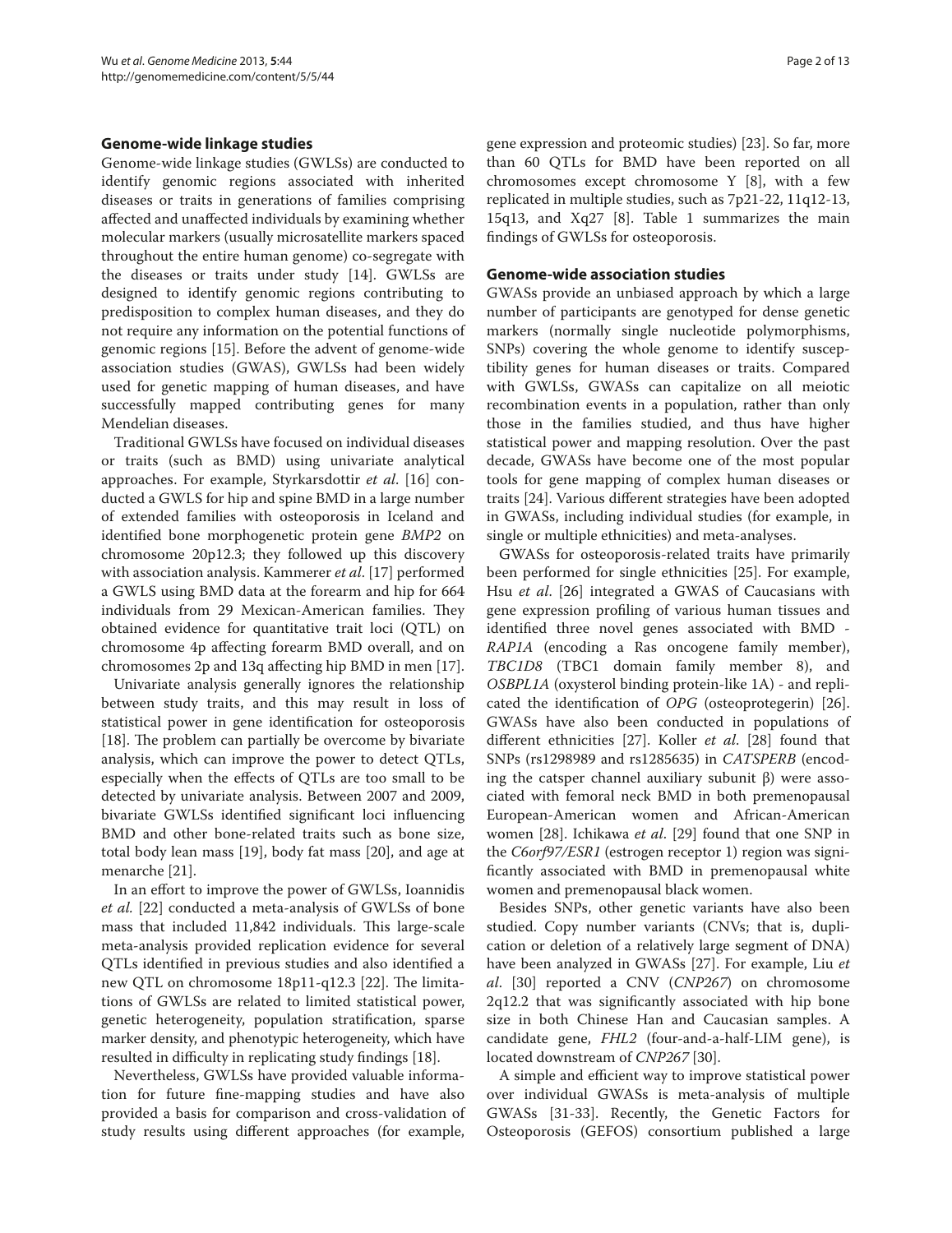| <b>Study participants</b>                                              | No. of markers                                                                          | Phenotype                                                                                                                                                                                                                                                                                                                         | <b>Results</b>                                                                                                                                     | Refs   |
|------------------------------------------------------------------------|-----------------------------------------------------------------------------------------|-----------------------------------------------------------------------------------------------------------------------------------------------------------------------------------------------------------------------------------------------------------------------------------------------------------------------------------|----------------------------------------------------------------------------------------------------------------------------------------------------|--------|
| 3,730 men and 4,374 women<br>from the Framingham<br>Osteoporosis Study | 209,546 SNPs. Genotypic call<br>rates $\geq$ 97%, HWE $P \geq 0.01$ ;<br>MAF $\geq$ 0.2 | Hip and spine BMD heel<br>ultrasound, geometric indices of<br>the hip                                                                                                                                                                                                                                                             | For BMD, 9p and 11p, LOD $\geq$ 3.0; for<br>ultrasound, 4p, LOD = 3.9, 16p, LOD = 3.8,<br>22p, LOD = 4.0; for femoral neck width, 7p,<br>10D > 5.0 | $[23]$ |
| 4,498 individuals from 451<br>pedigrees                                | 410                                                                                     | TBLM and spine BMD in women                                                                                                                                                                                                                                                                                                       | $15q13$ , $LOD = 4.86$                                                                                                                             | $[19]$ |
|                                                                        |                                                                                         | TBLM and spine BMD                                                                                                                                                                                                                                                                                                                | 7p22, LOD > 2.2; Xg25, LOD > 3.5                                                                                                                   | $[19]$ |
|                                                                        |                                                                                         | TBLM and BMD at both spine<br>and hip in women                                                                                                                                                                                                                                                                                    | $7q32$ , LOD = $2.67$                                                                                                                              | $[19]$ |
|                                                                        |                                                                                         | TBLM and BMD at both spine<br>and hip in men                                                                                                                                                                                                                                                                                      | 7q21, LOD = 2.52; 13p11, LOD = 325                                                                                                                 | $[19]$ |
| 1.323 individuals from 207                                             | 1.100                                                                                   | Hip BMD                                                                                                                                                                                                                                                                                                                           | $16q$ , $LOD = 1.99$                                                                                                                               | $[16]$ |
| extended Icelandic families                                            |                                                                                         | $18p,$ LOD = 2.12<br>Spine BMD<br>Forearm BMD<br>4p, $LOD = 4.33$ ; 12g, $LOD = 2.35$<br>Trochanter BMD in both men<br>$6p,$ LOD = 2.27<br>and women<br>$2p$ , $LOD = 3.98$<br>Neck BMD only in men<br>Trochanter BMD only in men<br>$13q$ , LOD = 3.46<br>Lumbar spine BMD only in<br>LOD > 1.6 for 1p13.3-g23.3, 12g24.31-gter, | $[16]$                                                                                                                                             |        |
| 664 individuals from 29                                                | 416                                                                                     |                                                                                                                                                                                                                                                                                                                                   |                                                                                                                                                    | $[17]$ |
| Mexican-American families                                              |                                                                                         |                                                                                                                                                                                                                                                                                                                                   |                                                                                                                                                    | $[17]$ |
|                                                                        |                                                                                         |                                                                                                                                                                                                                                                                                                                                   |                                                                                                                                                    | $[17]$ |
|                                                                        |                                                                                         |                                                                                                                                                                                                                                                                                                                                   |                                                                                                                                                    | $[17]$ |
| 11,842 individuals from 9<br>groups                                    | Varied between 270<br>and 1,008                                                         | women; lumbar spine BMD in<br>both women and men; femoral<br>neck BMD                                                                                                                                                                                                                                                             | 3p25.3-p22.1, 11p12-q13.3, 1q32-q42.3,<br>18p11-q12.3, 9q31.1-q33.3, 17p12-q21.33,<br>14q13.1-q24.1, 9q21.32-q31.1, and<br>5q14.3-q23.2            | $[22]$ |

**Table 1. Examples of genome-wide linkage studies of osteoporosis and related traits\***

\*HWE *P*, Hardy-Weinberg Equilibrium *P*-value; LOD, logarithm of odds; MAF, minor allele frequency; TBLM, total body lean mass.

meta-analysis of GWASs of lumbar spine and femoral neck BMD [33]. Seventeen GWAS datasets were analyzed, comprising 32,961 individuals of European and East Asian ancestry [33]. A total of 56 loci (32 of which were new) were found to be associated with BMD, and several of these loci clustered within specific pathways, including those involved in mesenchymal stem cell differentiation, endochondral ossification, the RANKL/ RANK/OPG pathway (involving receptor activator of nuclear factor (NF)-κB, its ligand, and osteoprotegerin) and the Wnt signaling pathway [33]. It should be noted that homogeneous phenotypes (for example, types of fractures or skeletal sites of BMD) are necessary for meta-analysis to provide dependable results.

In addition to univariate GWASs, multivariate GWASs have been conducted to identify pleiotropic genes underlying diseases with shared genetic susceptibility to reveal the interconnected pathophysiological networks for a spectrum of common human diseases [34]. A bivariate GWAS for femoral neck bone geometry and body lean mass - two major risk factors for musculoskeletal disease - was conducted in Chinese people and US Caucasians [35], and SNPs in four genes (the hexokinase gene *HK2*, the uromodulin gene *UMOD*, and microRNA genes *MIR873* and *MIR876*) showed strong association with both traits [35].

Although the number of GWASs has grown dramatically during the last five years [36,37], GWASs have several limitations, such as small sample size, dependence on minor allele frequency and genetic effects, stringent statistical significance, and the difficulty of replication across studies [38]. Using empirical data, we recently performed theoretical analyses to address the usefulness and limitations of GWASs and meta-analyses (our unpublished observations). The results suggested that discordant findings in GWASs and meta-analyses are not unexpected, even for true susceptible genes. We concluded that although meta-analyses can detect many more true and novel loci for complex diseases than individual GWASs, they should not be used as a gold standard to evaluate the results of individual GWASs. In particular, individual GWASs in homogeneous populations can detect true disease genes that meta-analyses might have low power to replicate.

So far, over 30 GWASs have been published on osteoporosis and related traits [25,26,28-57], and these have identified over 50 genes or genomic loci; examples are shown in Table 2. About 20 genes have also been detected in multiple GWASs (Table 2). Some of the identified genes are involved in well-established pathways, such as the RANKL/RANK/OPG pathway and the Wnt signaling pathway, that are important for bone metabolism [44].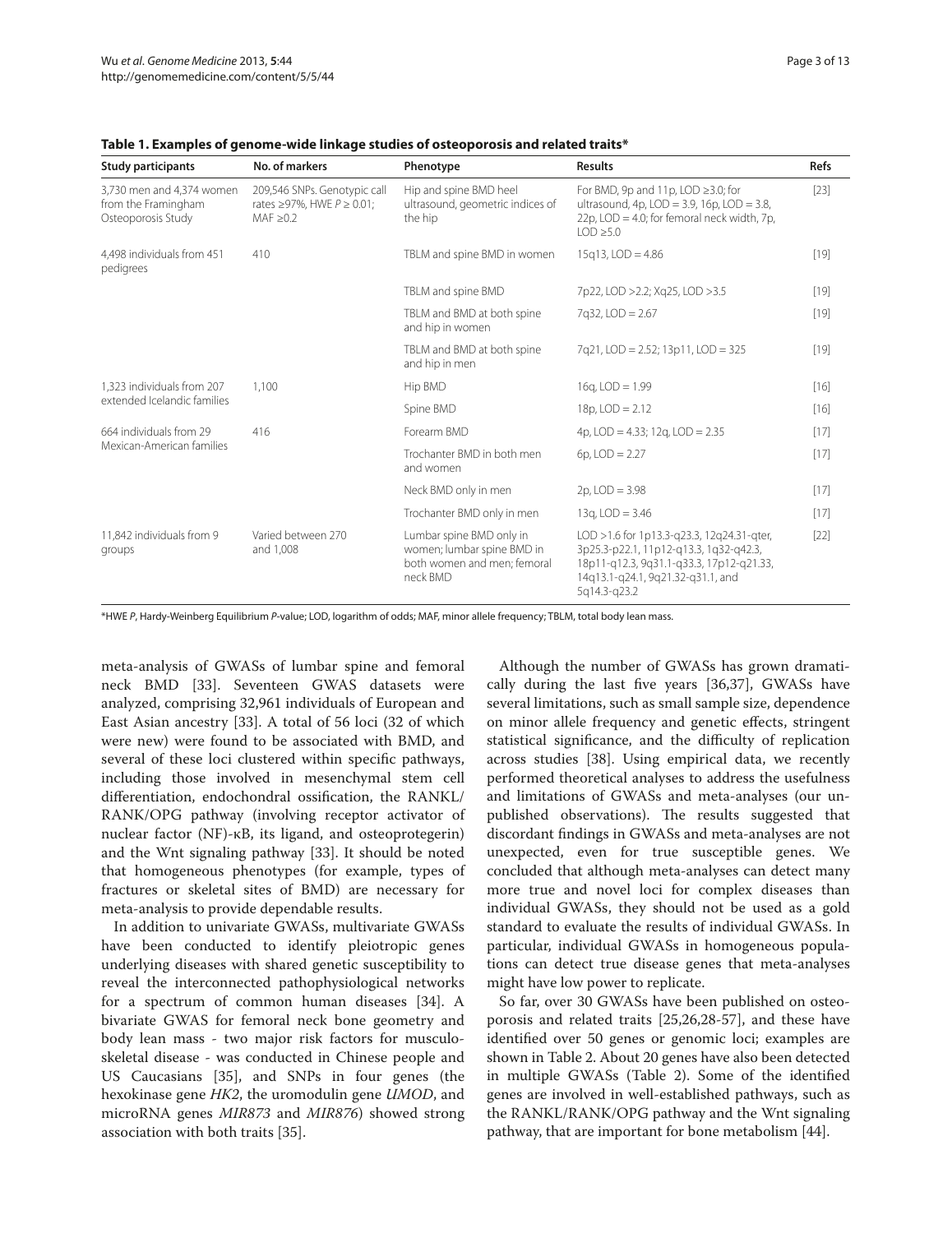| Genotyping                                                  | <b>Total</b><br>markers                                                                                 | Significant<br>markers                                                                                                                                        | <b>Discovery</b><br>participants                       | Replication<br>participants                                                             | Phenotype                                        | P-value                                               | Candidate gene/<br>related pathway <sup>b</sup>                                                                                             | <b>Refs</b> |
|-------------------------------------------------------------|---------------------------------------------------------------------------------------------------------|---------------------------------------------------------------------------------------------------------------------------------------------------------------|--------------------------------------------------------|-----------------------------------------------------------------------------------------|--------------------------------------------------|-------------------------------------------------------|---------------------------------------------------------------------------------------------------------------------------------------------|-------------|
| Affymetrix 500K<br>array set                                | 342,854<br>SNPs. HWE<br>$P \ge 0.0001$ ;<br>MAF $\geq$ 5%                                               | rs9630182, rs2036417,<br>rs7125774; rs8057551,<br>rs8061992, rs7199138                                                                                        | 495 females<br>and 488 males,<br>unrelated             | 2,557<br>phenotyped<br>white<br>individuals<br>from 750<br>families                     | Femoral neck<br><b>BMD</b>                       | 3.98×10 <sup>-7</sup><br>to<br>$6.74 \times 10^{-3}$  | IL21R and PTH/PTH<br>pathway                                                                                                                | $[52]$      |
| Affymetrix 500K<br>array set                                | 281,533 SNPs.<br>Genotypic call<br>rates $\geq 90\%$ ;<br>HWE $P \geq 0.001$ ;<br>MAF $\geq$ 5%         | rs13182402                                                                                                                                                    | 700 elderly<br>Chinese Han                             | 906 Chinese,<br>4,054 US<br>Midwest<br>Caucasians,<br>2.953 US<br>Framingham<br>samples | BMD; low-<br>trauma<br>osteoporotic<br>fractures | $2.08 \times 10^{-9}$<br>to<br>$6.39 \times 10^{-6}$  | ALDH7A1                                                                                                                                     | $[40]$      |
| Infinium assay<br>Human 610-<br>quad chip                   | 564,214 SNPs.<br>Genotypic call<br>rates $\geq$ 95%;<br><b>HWE</b><br>$P \ge 0.0001$ ;<br>MAF $\geq$ 1% | rs2273061                                                                                                                                                     | 800 unrelated<br>Hong Kong<br>Chinese<br>females       | 720 Hong Kong BMD<br>and 17,378 of<br>European or<br>Asian descent                      |                                                  | $5.27 \times 10^{-8}$<br>to<br>3.47×10-5              | JAG1; Wnt and Notch<br>pathways                                                                                                             | $[46]$      |
| High-density<br>oligonucleotide<br>arrays                   | 224,507 SNPs.<br>Genotypic call<br>rates $\geq$ 90%;<br>HWE $P \ge 10^{-6}$                             | rs7605378                                                                                                                                                     | 1,747 (190<br>cases and 1,557<br>controls) in<br>Japan | 5,206 (2,092<br>cases, 3,114<br>controls) in<br>Japanese                                |                                                  | $1.51\times10^{-8}$                                   | <b>FONG</b>                                                                                                                                 | $[45]$      |
| Affymetrix<br>genome-wide<br>human SNP<br>array 6.0         | 689,368 SNPs.<br>HWE $P \geq 0.01$ ;<br>MAF $\geq$ 1%                                                   | rs17743190, rs3857454,<br>rs3907327, rs17799762, adults<br>rs17799805, rs1385530,<br>rs17799462, rs3857453,<br>rs3857449, rs10484943,<br>rs196670, rs16890720 | 1,627 Han                                              | 1,728 from<br>Midwestern<br>US (Kansas<br>City, MO and<br>Omaha, NE)                    | Spine bone<br>size                               | $6.2 \times 10^{-5}$<br>to<br>$1.8 \times 10^{-6}$    | HMGN3                                                                                                                                       | [50]        |
| Affymetrix<br>GeneChip<br>human<br>mapping SNP<br>6.0 array | 194 CNVs                                                                                                | <b>CNP267</b>                                                                                                                                                 | 1,627 Chinese<br>Han                                   | 2,286 unrelated<br><b>US Caucasians</b>                                                 | Hip bone<br>size                                 | $4.73 \times 10^{-3}$<br>and<br>$5.66 \times 10^{-3}$ | FHL <sub>2</sub>                                                                                                                            | $[30]$      |
| Meta-analysis                                               | 1.200 SNPs                                                                                              | 467 SNPs                                                                                                                                                      | 19.195<br>Northern<br>Europeans                        |                                                                                         | Femoral neck<br>and lumbar<br>spine BMD          | $< 5 \times 10^{-8}$                                  | SPTBN1, CTNNB1,<br>MEPE, STARD3NL,<br>FLJ42280; ARHGAP1,<br>DCDC5, SOX6, FOXL1,<br>HDAC5 ESR1, SP7,<br>and others; Wnt and<br>MAPK pathways | $[31]$      |
| Meta-analysis                                               |                                                                                                         | 96 SNPs                                                                                                                                                       | 32,961 of<br>European and<br>East Asian<br>ancestry    | Replication<br>in 50,933<br>individuals                                                 | Lumbar spine<br>and femoral<br>neck BMD          | $< 5 \times 10^{-8}$                                  | FAM210A, SLC25A13,<br>LRP5, MEPE, SPTBN1,<br>DKK1; RANK-RANKL-<br>OPG and Wnt<br>pathways                                                   | $[33]$      |

#### **Table 2. Examples of genome-wide-association studies of osteoporosis and related traitsa**

a About 20 genes have been detected in multiple GWASs, including *ARHGAP1* [31,32], *C6orf97* [29,32], *CLCN7* [25,43], *CTNNB1* [31,53], *DCDC5* [31,53], *ESR1* [29,31,32,48,53,57], FLJ42280 [31,53,55], FOXL1 [31,53], GPR177 [31,53,54], HDAC5 [31,53], LRP4 [31,32,56,57], LRP5 [31,33,53], MEPE [31,33,53], PTH [43,52], STARD3NL [31,53], *SOST* [53,56], *SOX6* [31,41,51,53], *SPTBN1* [31,33,57], *TNFSF11* [55,56], *TNFRSF11A* [31,37,55,56], *TNFSF11B* [31,53,56,57], and *ZBTB40* [31,53]. b For gene abbreviations and explanations of pathways, see Table 5.

Overlap between results obtained from GWLSs and GWASs has been limited. *COL1A1* (encoding Collagen type I α1) is among the very few genes detected by both GWLS and GWAS [18,43]. The limited overlap may be due to false positive or false negative results, or because the linkage approach is more likely to find functional rare variants that are enriched in large pedigrees, whereas GWAS mainly aims to identify common variants [46,47].

#### **Gene expression studies**

Unlike GWASs and GWLSs, which search for genetic variants at the DNA level, gene expression analysis can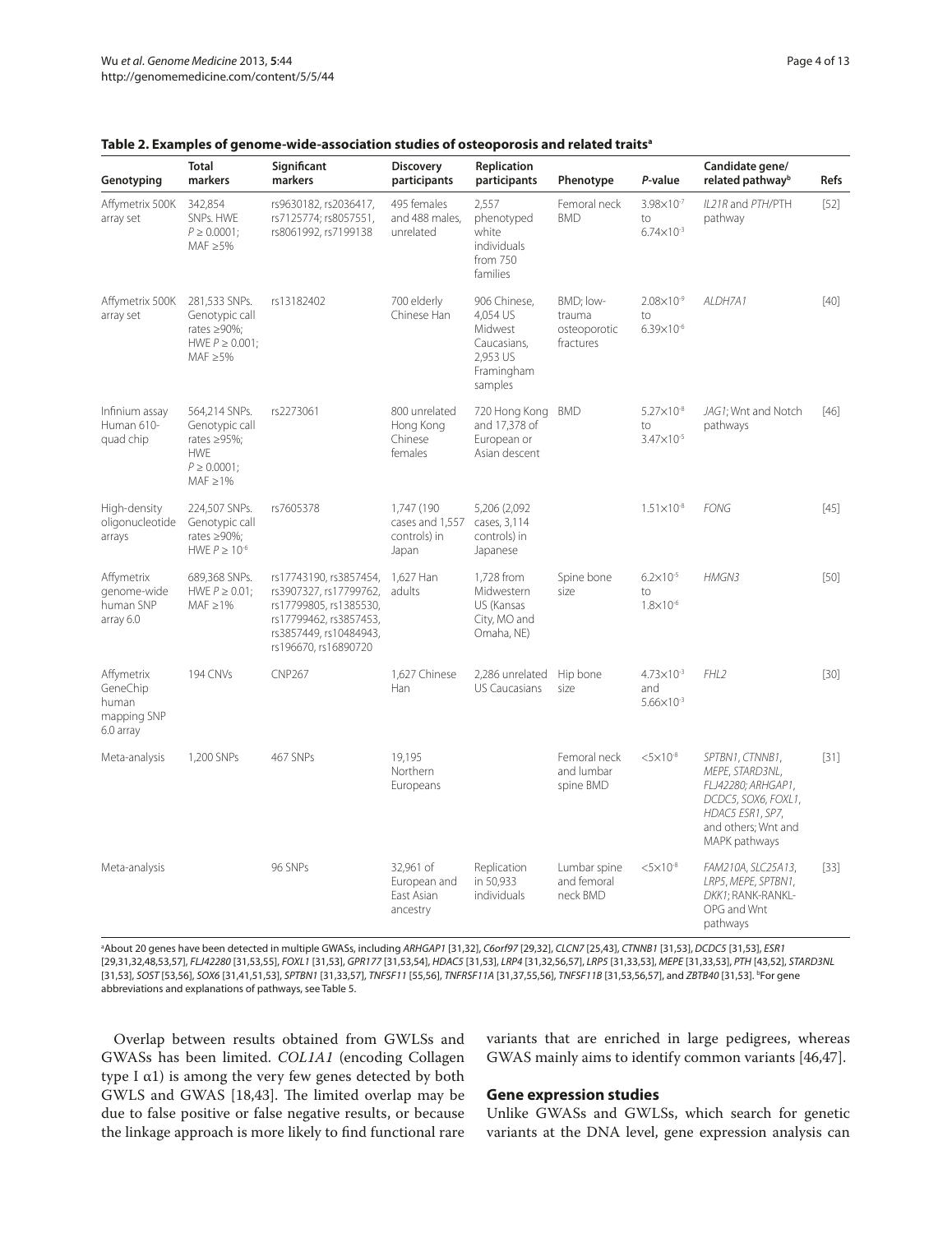simultaneously detect gene expression (at the RNA level) for tens of thousands of genes. It is a powerful scanning tool to investigate biochemical processes and intermediates of pathways that are linked with pathophysiology of osteoporosis [58]. Gene expression studies of osteoporosis have been conducted both *in vivo* and *in vitro*.

Because of the difficulty in obtaining sufficient amounts of fresh osteoblasts, osteoclasts, and osteocytes, most gene expression studies have been conducted using cell cultures. *In vivo* studies using blood monocytes have also been reported. Monocytes are important sources of cytokines and chemokines, are involved in immune system functions and have been related to bone metabolism. Peripheral blood monocytes (PBMs) are the precursors of osteoclasts [59], and thus represent an important sample for studying the molecular mechanisms of osteoporosis *in vivo*. Chen *et al.* [60] found that *STAT1* (encoding signal transducer and activator of transcription 1) was significantly upregulated in the low versus the high BMD groups in both Chinese and Caucasian people, suggesting its importance in the etiology of osteoporosis. However, this was a pilot study conducted with a relatively small sample size and the findings need to be confirmed in other populations.

*In vitro* studies of osteoporosis using cell cultures have provided a wealth of information on the pathophysiology of osteoporosis [61]. Trost *et al*. [62] conducted a study on cultures of osteoblasts isolated from osteoporotic and non-osteoporotic human bone tissue samples. They found higher levels of protein synthesis and lower levels of cell proliferation in osteoblasts from osteoporotic tissue than in those from non-osteoporotic tissue [62]. MSCs, the precursors of osteoblasts, have also been investigated in gene expression studies of osteoporosis [63]. Kulterer *et al*. [64] identified the expression of *ID4*  (encoding inhibitor of DNA binding dominant negative helix-loop-helix protein), *CRYAB* (alpha-crystallin B chain), and *SORT1* (sortilin) in osteogenic differentiation of MSCs. Furthermore, Tanabe *et al.* [65] identified four genes - *EPHA5* (ephrin type-A receptor 5 gene), *NOV* (nephroblastoma overexpressed), *NDN* (necdin), and *RUNX2* (runt-related transcription factor 2) - as stagespecific markers of osteogenic differentiation of MSCs.

Gene expression studies have also provided useful information about the molecular mechanisms of bone healing [66-68]. Oleanolic acid was reported to have an osteoprotective effect in rats with ovariectomy-induced osteoporosis; its ability to stimulate osteoblastic differentiation might be related to the Notch signaling pathway [69]. Li *et al*. [70] explored the anabolic and catabolic effects of intermittent and continuous treatments with three different PTH peptides in bone metabolism. A large number of genes, including *slpi* (encoding secretory leukocyte peptidase inhibitor), *TFPI2* (tissue factor pathway inhibitor), *SOCS3* (cytokine signaling suppressor) and *GRO1* (melanoma growth stimulating activity α), were verified to be functional in the regulation of bone remodeling using PTH treatment [70]. These investigations might thus provide insights into mechanisms underlying PTH treatment of osteoporosis.

High-throughput microarrays have been informative in genetic studies of osteoporosis, but studies using PBMs and MSCs are not expected to be as useful as studies of osteoclasts, osteoblasts, and osteocytes. Because of the relatively small sample size and relatively poor signal/ noise ratio for genes with low expression levels, most microarray technology using human blood or monocyte samples has produced results that have not been replicated well. Also, novel transcripts, gene fusion, and alternative splicing may not be detected because of the dependence on commercial chips. To address these issues, transcriptome sequencing (RNA-seq) could be an attractive alternative [71].

Taken together, recent gene expression studies have shown that osteoporosis involves numerous genes and pathways (some of which were also identified in GWLSs or GWASs and some of which were novel) with complex regulatory mechanisms that are controlled by hormones, cytokines, or various receptors [72-74]. Examples of these studies are summarized in Table 3.

## **Proteomic studies**

Proteomics is the large-scale study of proteins, allowing analyses of the entire complement of proteins in a cell or sample simultaneously, and made possible today by technological advances in computing and data processing. These approaches have been used to characterize biochemical interactions and protein signaling in bone remodeling [75,76]. Like gene expression studies, recent proteomic studies of osteoporosis have focused on osteoblasts and osteoclasts and their precursors [77-80].

Saad and Hofstaetter [81] identified 16 proteins that may have a role in osteoblast matrix mineralization. Choi *et al*. [82] investigated differentiation of MSCs and osteoblastogenesis and identified SMOC1 (SPARC-related modular calcium-binding protein) as an important extracellular matrix protein in osteoblast differentiation. By using both gene and protein expression analyses in aged bone, MSC-derived adipocytes were also shown to have potential roles in regulating osteoblast differentiation through transforming growth factor β (TGF-β)-mediated canonical Wnt signaling [83]. A proteomic study conducted using PBMs identified a novel annexin protein, ANXA2, that was upregulated twofold in Caucasians with extremely low BMD compared with those with extremely high BMD [39]. ANXA2 protein significantly promoted monocyte migration across an endothelial barrier *in vitro*; this suggested that elevated ANXA2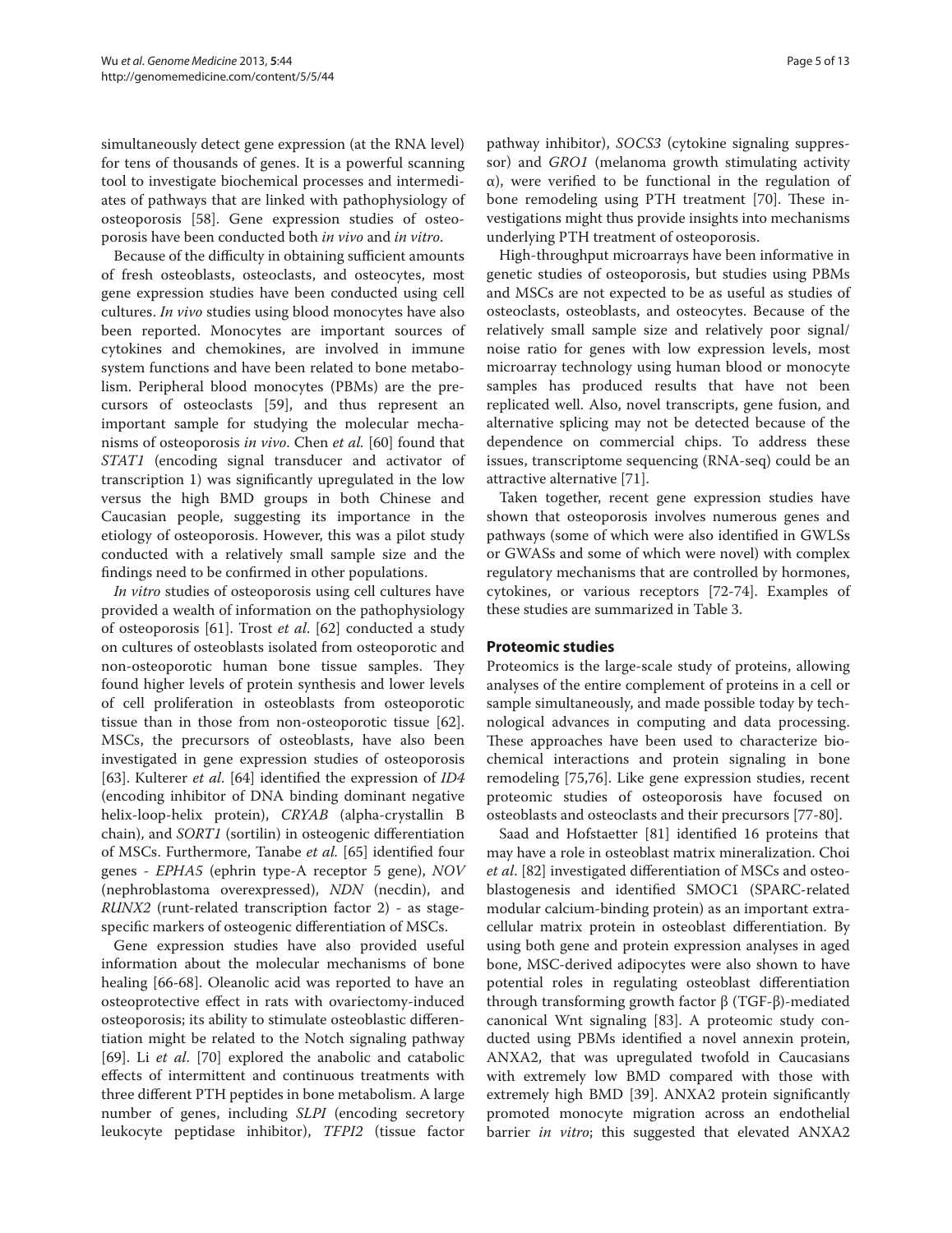#### **Table 3. Examples of gene expression studies of osteoporosis**

| Subjects and samples                                                                            | <b>Treatment</b>                                                                                                    | <b>Differentially</b><br>expressed<br>genes   | Important regulated genes <sup>a</sup>                                                                               | <b>Refs</b> |
|-------------------------------------------------------------------------------------------------|---------------------------------------------------------------------------------------------------------------------|-----------------------------------------------|----------------------------------------------------------------------------------------------------------------------|-------------|
| Human osteoblasts isolated from<br>trabecular bone tissue of femoral<br>neck and proximal femur | Comparing the gene expression profiles of<br>osteoblasts from osteoporotic versus non-<br>osteoporotic bone tissues | 1.606                                         | Upregulated: IBSP, CXCL2; downregulated: PTN,<br>COI 15A1                                                            | [62]        |
| Human MSCs                                                                                      | Oleanolic acid                                                                                                      | 256                                           | Genes involved in osteoblastic differentiation                                                                       | [69]        |
|                                                                                                 | Ex vivo long-term cultivation                                                                                       |                                               | ID4, CRYAB, SORT1, TGF-B2, and BMPs                                                                                  | [64]        |
|                                                                                                 | Cell culture                                                                                                        |                                               | NDN, EPHA5, NOV, RUNX2                                                                                               | [65]        |
| Human monocytes of low BMD<br>subjects                                                          | Isolation from human blood                                                                                          | 13                                            | STAT <sub>1</sub>                                                                                                    | [60]        |
| Differentiation and proliferation of<br>mouse osteoblast cells                                  | High cholesterol                                                                                                    | 992<br>upregulated,<br>2,290<br>downregulated | Upregulated: TGF-B, BMP2, CBFA1, and<br>proteins involved in Wnt signaling pathways;<br>downregulated: IL-6 and AGER | [61]        |
| Bone resorption and formation of<br>male mice in high-fat diet                                  | Antioxidant lipoic acid                                                                                             | 17 upregulated,<br>19<br>downregulated        | Upregulated: COL1A1, ALP1, IGF-1, and IL12;<br>downregulated: MMP9, CTSK, P53, TGFBR1, and<br>IL17a                  | [66]        |
| Both pairs of femora and tibiae of<br>Sprague-Dawley female rats                                | Three different PTH peptides, PTH(1-34),<br>$(1-31)$ , and $(3-34)$                                                 |                                               | SLPI, TFPI2, SOCS3, GRO1, RANKL, PHEX, GPRC5C,<br>and CXCR4                                                          | [70]        |

a For gene abbreviations and explanations of pathways, see Table 5.

protein expression levels in subjects with low BMD may be involved in increased PBM migration to bone resorption surfaces in *vivo*, where higher numbers of osteoclasts might resorb bone at higher rates resulting in decreased BMD [39].

A proteomic approach was used to show that specific antibodies could suppress bone turnover [84]. Kostenuik *et al*. [85] also reported that the human monoclonal antibody denosumab bound to human RANKL but not to murine RANKL, human TRAIL, or other human TNF family members in direct binding assays. Knock-in technology was applied to create 'huRANKL' mice by replacement with a human RANKL fragment encoded primarily by the fifth exon of the *RANKL* gene [85]. In young huRANKL mice, denosumab and OPG-Fc (an osteoprotegerin-immunoglobulin Fc segment complex) each reduced the osteoclast surfaces of trabecular bone (spongy bone or cancellous bone) by 95% and also increased bone density and volume [85]. In adult huRANKL mice, denosumab reduced bone resorption, increased the bone mass of both cortical bone (a dense type of bone tissue) and cancellous bone (the spongy inner layer of bone), and improved trabecular microarchitecture [84]. Subsequently, Kendler *et al*. [84] separated 504 postmenopausal women over 55 with low BMD who had been receiving alendronate therapy (which is used to slow down bone loss and increase bone density) for at least 6 months into two groups of continued weekly alendronate therapy or subcutaneous denosumab therapy. Transition to denosumab produced greater increases in BMD at all measured skeletal sites and a greater reduction in bone turnover than did continued alendronate, with a similar safety profile in both groups [84].

Like gene expression studies, proteomic studies have also been conducted using relatively small sample sizes, and there have been difficulties in replicating results. Although proteomic approaches are still at an early stage in the bone research field, they represent one of the most promising methods for generating insights for human osteoporosis and have shown promise for the identification of novel proteins and genes [86-90]. Examples of recent proteomic studies of osteoporosis are summarized in Table 4.

## **Epigenome-wide studies**

Epigenetic regulation is important for sustaining normal growth and development of animals [91]. Dysregulation of these mechanisms is involved in many human diseases, such as cancer, intellectual disability, and immunodeficiency, and in aging [91-94]. DNA methylation, histone modifications, and RNA-mediated mechanisms are all known to have key roles in epigenetic regulation, and they are being investigated in bone disease [95].

DNA methylation involves the covalent transfer of a methyl group to the fifth carbon of cytosine in CpG dinucleotides in the genome [96]. The influence of CpG methylation in human bone has been investigated. Hsiao *et al*. [97] found that suppression of the *TRIP10*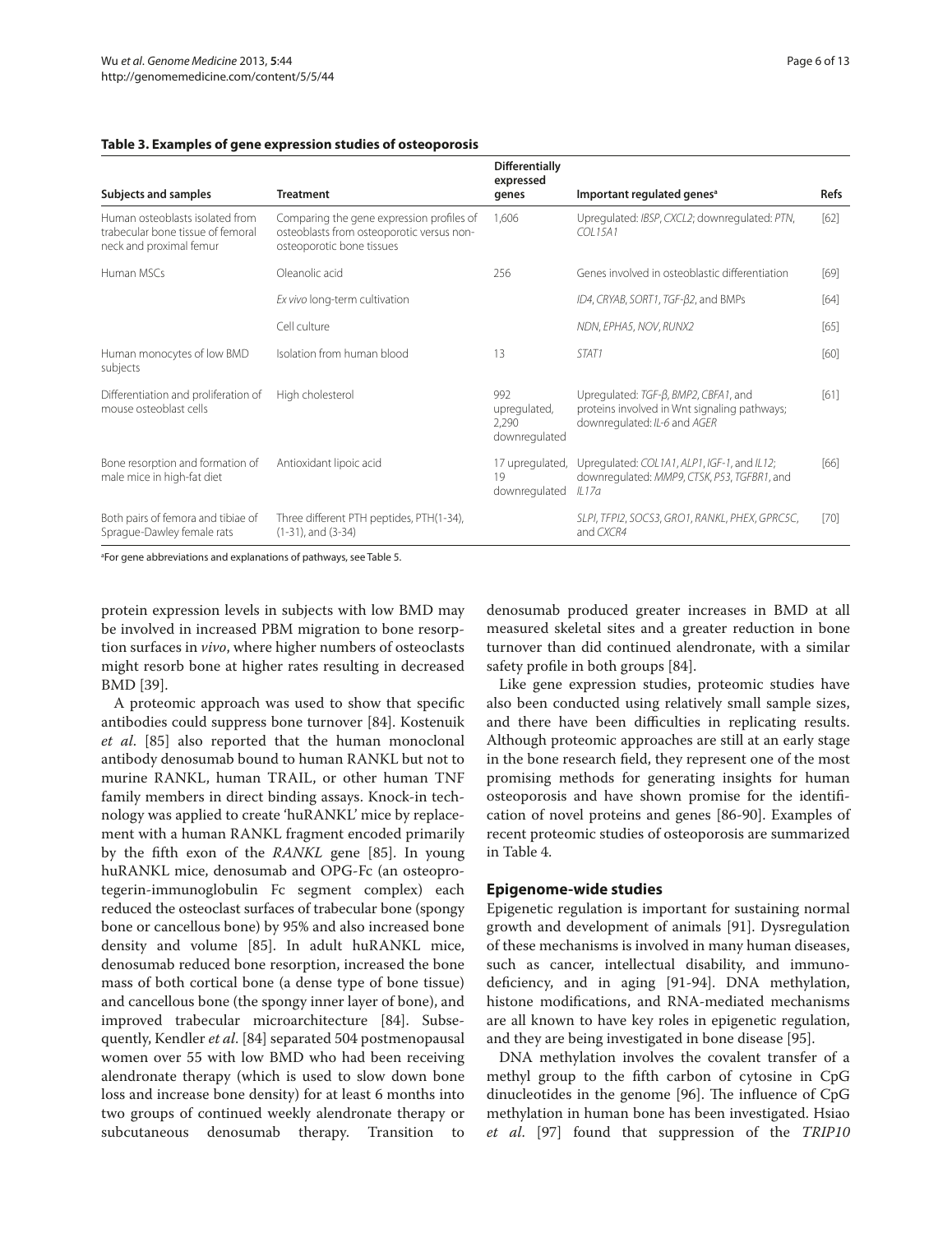| Participants or cells/treatment                                                                                               | Identified protein expression                                                                                          | <b>Related functions/pathways</b>                                                                                                                                                    | <b>Refs</b> |
|-------------------------------------------------------------------------------------------------------------------------------|------------------------------------------------------------------------------------------------------------------------|--------------------------------------------------------------------------------------------------------------------------------------------------------------------------------------|-------------|
| Human bone MSCs                                                                                                               | 64 secreted proteins upregulated, especially SMOC1                                                                     | Osteoblast mineralization                                                                                                                                                            | [82]        |
| Human PBMs                                                                                                                    | ANXA <sub>2</sub>                                                                                                      | Osteoclast differentiation                                                                                                                                                           | $[39]$      |
| Human osteocytes                                                                                                              | LRP4                                                                                                                   | A sclerostin interaction partner                                                                                                                                                     | $[87]$      |
| Chinese with low BMD                                                                                                          | SOD 2 upregulated                                                                                                      | Located in circulating monocytes (potential<br>osteoclast precursors)                                                                                                                | [89]        |
| Osteoblast differentiation in mouse<br>osteoprogenitor MC3T3-E1 cells                                                         | Upregulation of IQGAP1, gelsolin, moesin, radixin,<br>and CFL1                                                         | Cytoskeleton regulation                                                                                                                                                              | $[79]$      |
|                                                                                                                               | Upregulation of FLNA, LAMA1, LAMA5, COL1A1,<br>COL3A1, COL4A6, COL5A2; downregulation of<br>COL4A1, COL4A2, and COL4A4 | Focal adhesion signaling                                                                                                                                                             | $[79]$      |
| Osteoblast differentiation in MC3T3-F1<br>preosteoblast cells/ leukocyte common<br>antigen-related tyrosine phosphatase       | ALP, BSP, DLX5, OCN, and RUNX2                                                                                         | Frk activation                                                                                                                                                                       | [80]        |
| Osteoblasts and osteoclasts induced from<br>RAW 264.7 macrophage cell line (from murine<br>blood)/Er-Xian Decoction treatment | In osteoblasts: 8 proteins upregulated                                                                                 | Hmgb1, acidic ribosomal phosphoprotein<br>P0, histone H2, carbonyl reductase 1, ATP<br>synthase, aldolase A, and GDIa                                                                | $[78]$      |
|                                                                                                                               | In osteoblasts: 3 proteins downregulated                                                                               | Carbonic anhydrase 3, prohibitin, hemiferrin,<br>far upstream element-binding protein                                                                                                | [78]        |
|                                                                                                                               | In osteoclasts: 3 proteins upregulated                                                                                 | Vimentin, protein disulfide isomerase<br>associated 3 and a-fetoprotein                                                                                                              | [78]        |
|                                                                                                                               | In osteoclasts: 1 protein downregulated                                                                                | Calnexin                                                                                                                                                                             | $[78]$      |
| Rat primary calvarial osteoblast/Kaempferol                                                                                   | 9 proteins upregulated, 9 downregulated                                                                                | Including cytoskeletal proteins, intracellular<br>signaling protein, chaperone, extracellular<br>matrix protein, and proteins involved in<br>glycolysis and cell-matrix interactions | $[77]$      |
| Ovariectomized rats                                                                                                           | SOD1, ATP synthase, and COMT                                                                                           | Protection against bone loss                                                                                                                                                         | $[90]$      |

a For gene abbreviations and explanations of pathways, see Table 5.

(encoding thyroid receptor-interacting protein 10) promoter by DNA methylation resulted in acceleration of MSC-to-osteocyte differentiation [97]. Delgado-Calle *et al*. reported [98] that the *SOST* gene (encoding sclerostin, an inhibitor of bone formation) was dramatically upregulated by demethylating agent AzadC, and that DNA methylation strongly hindered *RANKL* and *OPG* expression [99].

Histone modifications can regulate gene expression by influencing interactions between DNA and histones, for example by acetylation and methylation of conserved lysine residues in the amino-terminal tail domains [100]. Histone modification has been studied in a variety of cancers, such as prostate, breast, lymphoma, and ovarian cancer [54]. However, studies of osteoporosis are scarce, with the limited information suggesting a role in developmental processes that may be related to bone metabolism [101].

RNA interference (RNAi) and noncoding RNAs (such as microRNAs) have drawn much attention in the field [95]. You *et al.* [102] reported that the zinc finger protein

Zfp467 stimulated osteoblast differentiation of cultured adipose-derived stem cells, and that *Zfp467*-targeted RNAi could restore bone function and structure in an ovariectomy-induced osteoporotic mouse model.

In summary, some novel factors and mechanisms have been identified in a limited number of epigenetic studies of bone pathogenesis. However, further epigenome-wide studies will be needed to investigate the role of these epigenetic mechanisms in osteoporosis.

## **Implications for pathogenesis**

Most of the genetic variants or genomic regions that have so far been identified by GWASs of osteoporosis-related traits have been intronic or intergenic [71]. These variants or regions could be transcription factor binding sites that regulate or affect gene expression [71], but precisely how they might influence bone mass awaits further investigation. Ultimately, GWAS is an indirect genetic mapping approach that relies on linkage disequilibrium, so further studies are needed to pinpoint functional variants by deep sequencing and functional molecular studies.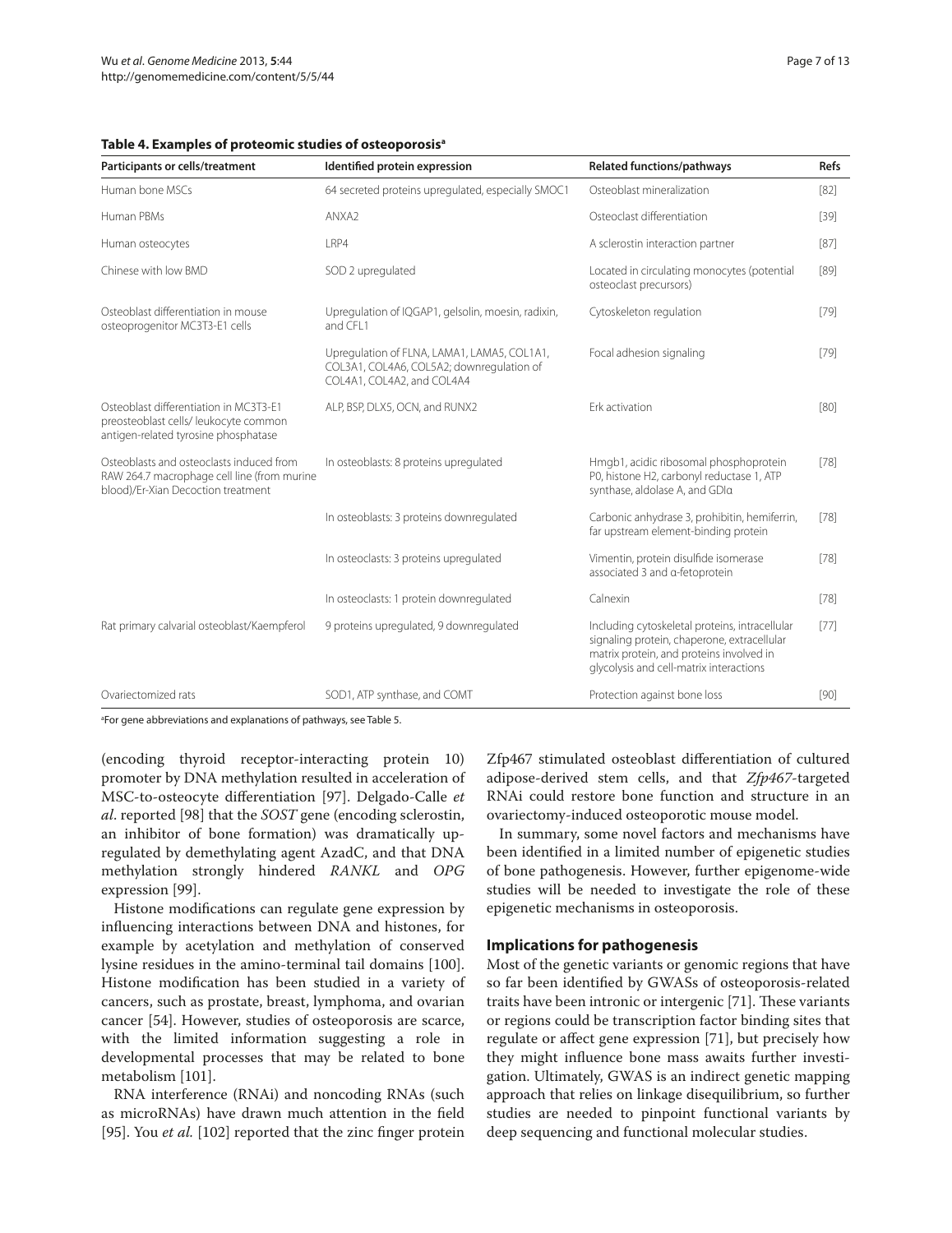#### **Table 5. Key pathways associated with osteoporosisa**

| Genes                                                                  | <b>Full names</b>                                                               | Refs                 |
|------------------------------------------------------------------------|---------------------------------------------------------------------------------|----------------------|
| RANK/RANKL/OPG pathway                                                 |                                                                                 |                      |
| TNFSF11                                                                | TNF (ligand) superfamily, member 11 (RANKL)                                     | [55, 56]             |
| TNFRSF11A                                                              | TNF receptor 11a, NF-KB activator (RANK)                                        | [26, 37, 55]         |
| TNFRSF11B                                                              | TNF receptor 11b (OPG)                                                          | [26, 53, 56]         |
| TNF-R1/TRAIL signaling pathway <sup>b</sup>                            |                                                                                 |                      |
| <b>CFLAR</b>                                                           | CASP8 and FADD-like apoptosis regulator                                         | $[37]$               |
| NFKB1                                                                  | Nuclear factor of kappa light polypeptide gene enhancer in B-cells 1            | $[37]$               |
| TNFSF10                                                                | TNF (ligand) superfamily, member 10                                             | $[37]$               |
| TNFRSF1B, TNFRSF10B                                                    | TNF receptors                                                                   | $[37]$               |
| TRAF3                                                                  | TNF receptor-associated factor 3                                                | $[37]$               |
| Wnt signaling pathway                                                  |                                                                                 |                      |
| CTNNB1                                                                 | <b>B-catenin</b>                                                                | [26, 53]             |
| DKK1                                                                   | Dickkopf-related protein 1                                                      | [33, 74]             |
| LRP4, LRP5                                                             | Lipoprotein receptor related peptides                                           | [32, 33, 53, 56, 57] |
| RSPO3                                                                  | R-spondin 3                                                                     | $[25]$               |
| SOST                                                                   | Sclerostin                                                                      | [56, 57]             |
| WNT4, WNT15                                                            | Wnt proteins                                                                    | $[61]$               |
| Autophagy regulation pathway                                           |                                                                                 |                      |
| ATG5, ATG7, ATG12                                                      | Autophagy-related proteins                                                      | $[36]$               |
| IFNA4, IFNA5, IFNA7, IFNA8, IFNA13, IFNA14,<br>IFNA16, IFNA17, IFNA21, | Interferon a proteins                                                           | $[36]$               |
| PIK3C3                                                                 | Phosphatidylinositol 3-kinase catalytic subunit type 3                          | $[36]$               |
| Other pathways                                                         |                                                                                 |                      |
| ALDH7A1                                                                | Aldehyde dehydrogenase 7 family, member A1                                      | $[33]$               |
| ARHGAP1                                                                | Rho GTPase activating protein 1                                                 | [26, 32]             |
| COL1A1                                                                 | Collagen, type I, a1                                                            | [43,66,79]           |
| DCDC5                                                                  | Doublecortin domain containing 5                                                | [26, 53]             |
| ESR1                                                                   | Estrogen receptor 1                                                             | [29, 32, 48]         |
| FLJ42280                                                               | Putative uncharacterized protein FLJ42280                                       | [26, 53, 55]         |
| FOXL1                                                                  | Forkhead box L1                                                                 | [26, 53]             |
| GALNT3                                                                 | UDP-N-acetyl-a-d-galactosamine: polypeptide N-acetylgalactosaminyltransferase 3 | $[25]$               |
| HDAC5                                                                  | Histone deacetylase 5                                                           | [26, 53]             |
| JAG1                                                                   | Jagged 1 (Notch ligand)                                                         | $[46]$               |
| MEF2C                                                                  | Myocyte enhancer factor 2C                                                      | $[26]$               |
| <b>MEPE</b>                                                            | Matrix extracellular phosphoglycoprotein                                        | [26, 33, 53]         |
| STARD3NL                                                               | STARD3 amino-terminal like protein                                              | [26, 53]             |
| SOX6                                                                   | Sex-determining region Y-box 6                                                  | [26,41,51]           |
| SP7                                                                    | Sp7 transcription factor                                                        | $[26]$               |
| SPTBN1                                                                 | Spectrin, β, non-erythrocytic 1                                                 | [26, 33, 58]         |
| TGFBR1                                                                 | TGF, β receptor I                                                               | [66]                 |

a Gene abbreviations: *AGER*, Advanced glycosylation end product-specific receptor; *ALP1*, Actinin-associated LIM protein; *ANXA2*, Annexin A2; *BMP2*, Bone morphogenetic protein; *BSP*, Binder of sperm; *C6orf97*, Chromosome 6 open reading frame 97; *CBFA1*, Core binding factor A1; *CFL1*, Cofilin 1; *CLCN7*, Chloride channel 7; *COL*, Collagen; *COMT*, Catechol-O-methyltransferase; *CRYAB*, α-crystallin B chain; *CTSK*, Cathepsin K; *CXCL2*, Chemokine ligand 2; *CXCR4*, Chemokine receptor 4; *DLX5*, Distal-less homeobox 5; *EPHA5*, Ephrin A receptor 5; *Erk*, Extracellular signal-regulated kinase; *FAM210A*, Family with sequence similarity 210A; *FHL2*, Four-and-a-half LIM domain; *FLNA*, Filamin A α; *FONG*, Formiminotransferase amino-terminal subdomain-containing precursor; *GDIα*, Rho GDP dissociation inhibitor α; *GPR177*, G protein-coupled receptor 177; *Gprc 5c*, G protein-coupled receptor; *GRO1*, Melanoma growth stimulating activity α; *Hmgb1*, High mobility group protein; *HMGN3*, High mobility group nucleosomal binding domain 3; *IBSP*, Integrin-binding sialoprotein; *ID4*, Inhibitor of DNA binding dominant negative helix-loop-helix protein; *IGF-1*, Insulin-like growth factor; *IL*, Interleukin; *IL21R*, Interleukin 21 receptor; *IQGAP1*, IQ motif containing GTPase activating protein; *LAMA*, Laminin α; *MMP9*, Matrix metallopeptidase 9; *NDN*, Necdin; *NOV*, Nephroblastoma overexpressed; *OCN*, Osteocalcin; *P53*, P53 oncogene; *phex* , phosphate regulating endopeptidase homolog; *PTH*, Parathyroid hormone; *PTN*, pleiotrophin; *RUNX2*, Runt-related transcription factor 2; *SLC25A13*, Aspartate/glutamate carrier; *SLPI*, Secretory leukocyte peptidase inhibitor; *SOCS3*, Cytokine signaling suppressor 3; *SOD1*, Superoxide dismutase 1, soluble; *SOD2*, Superoxide dismutase 2, mitochondrial; *SORT1*, Sortilin 1; *STARD3NL*, STARD3 amino-terminal like gene; *STAT1*, Signal transducer and activator of transcription 1; *TFPI2*, Tissue factor pathway inhibitor; *ZBTB40*, Zinc finger and BTB domain containing 40. <sup>b</sup>This pathway also includes *TNFSF11*, *TNFRSF11A*, and *TNFRSF11B*.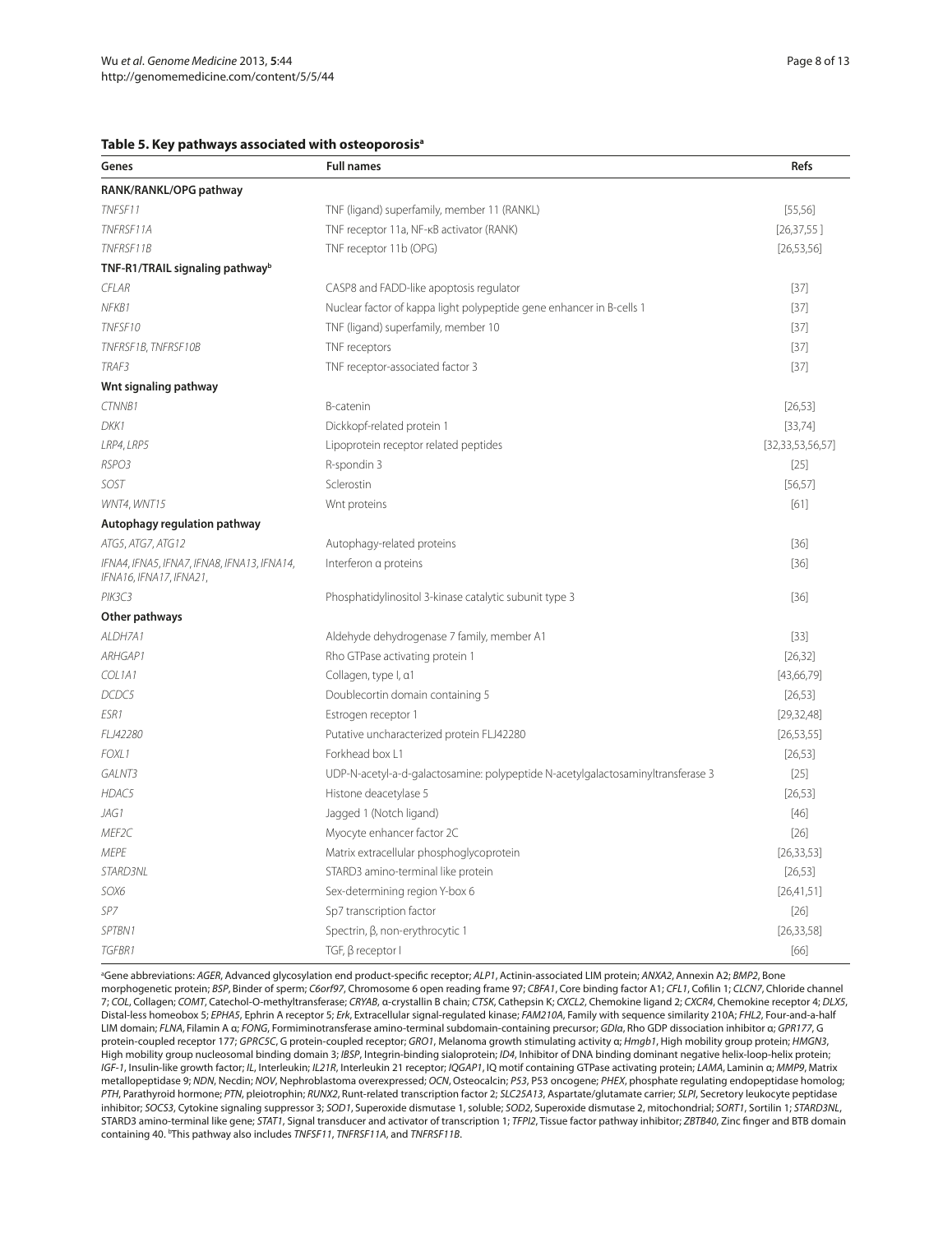Several genes or proteins have shown remarkable association with osteoporosis-related traits in genomewide studies, and these have become interesting candidates for further studies. For example, both GWASs and gene expression studies have shown that *DKK1* (encoding a dickkopf-related protein) [31,74], *SOST* [53], *MEPE* (encoding matrix extracellular phosphoglycoprotein) [33], *SOX4* (sex-determining region Y-box 4 gene) [25] and the spectrin gene *SPTBN1* [31,67] were strongly associated with BMD. *COL1A1* [18,43,66,79] is a candidate gene whose association with BMD has been confirmed by four types of genome-wide approaches (GWLS, GWAS, gene expression, and proteomic studies). Also, results from GWAS, gene expression, and proteomic studies have confirmed that *RANK*, *RANKL*, *OPG*, and *LRP4* (encoding lipoprotein receptor related peptide 4) have important roles in regulating BMD.

These significant risk factors can be grouped into different pathways, which provide insights into the pathogenesis of osteoporosis. For example, LRP-4, -5, and -6 can bind Wnt ligands to form a receptor complex and initiate the Wnt signaling pathway, which is involved in differentiation and growth of cell types such as osteoblasts or osteoclasts [103]. However, these proteins are also essential oncogenic receptors that may increase the risk of cancers by interacting with components of the Wnt signaling pathway [104]. *RANK*, *RANKL*, and *OPG* are known to be involved in different biological pathways that are important for bone mass regulation, such as the RANKL pathway, the TNF-R1 signaling pathway and the TRAIL pathway [103]. Table 5 summarizes the key genes, loci, and pathways associated with osteoporosis and related traits.

## **From genome-wide approaches to targeted interventions**

Although a large number of genome-wide linkage and association studies on osteoporosis have been published over the past decade, there have been many unreplicated results [27]. As mentioned earlier, factors that may significantly contribute to inconsistencies in genetic studies of osteoporosis include inadequate statistical power, population stratification, genetic heterogeneity, experimental errors, and limited coverage of genomic regions [27]. The occurrence of gene-gene interactions and gene-environment interactions might also contribute to these challenges.

Significant gene-gene interaction effects have been found to influence osteoporosis risk in different studies [103]. For example, a role for the CD40/CD40L system was revealed in bone metabolism regulation [105]. Pineda *et al*. [105] conducted an association study of BMD with SNPs in *CD40* and *CD40L* genes. The study indicated a strong interaction between polymorphisms in these genes that might have a synergistic role in BMD regulation [105]. Also, the role of environmental factors and their potential interactions with key genes or loci requires further study. Environmental factors such as dietary intake and medication can trigger gene responses and gene-gene interactions. For example, Sonoda *et al*. [106] found that the SNPs rs2077647 and rs2234693 in the estrogen receptor α gene were significantly associated with osteoporosis risk, and that the osteoporotic haplotype CC at these SNPs was also significantly associated with alcohol drinking [106].

The confounding factors and complicated nature of osteoporosis indicate that appropriate study design and interpretation of results are crucial to ensure reproducibility. Therefore, it is also important to use multidisciplinary approaches, such as gene expression profiling, proteomics, and epigenetics, which may complement each other and provide information for cross-validation. Combinations of different genome-wide analyses have recently been used in bone research. Lei *et al*. [59] performed gene expression profiling using monocytes from 26 Chinese and 20 Caucasian premenopausal women with extremely high or low BMD, and identified a list of differentially expressed genes, some of which were further confirmed by GWAS. By combining information from gene expression and genome-wide association studies, Farber *et al*. [107] identified the *ASXL2* gene as a novel regulator of BMD and osteoclastogenesis. Although integrating data from multidisciplinary studies could be challenging, such approaches may help to identify some of the most interesting susceptibility genes and factors for osteoporosis, and could provide leads for the development of new targeted preventive interventions and treatments.

The estrogen receptor gene *ESR1* has been reported to be involved in bone metabolism in numerous studies [29,31,32,48,53,57]. In current osteoporosis treatments, estrogen or estrogen-like medications known as estrogen receptor modulators have been clinically applied to provide protection against postmenopausal bone loss [106]. Such medications can exclusively target the estrogen receptor and produce estrogen-like effects in the bone, in addition to their effects in decreasing the occurrence of breast cancer [106].

Similarly, the role of the RANK/RANKL/OPG pathway in osteoporosis has been confirmed in many studies and involves several susceptibility genes and factors that influence bone modeling [103]. Denosumab, which is a specific antibody that targets RANKL, may reduce reproduction of osteoclasts and may be useful as an approach for restoring bone metabolism balance. Administration of denosumab has been reported to improve BMD and to reduce fractures in postmenopausal women who suffer from osteoporosis, although some side effects have been reported [108].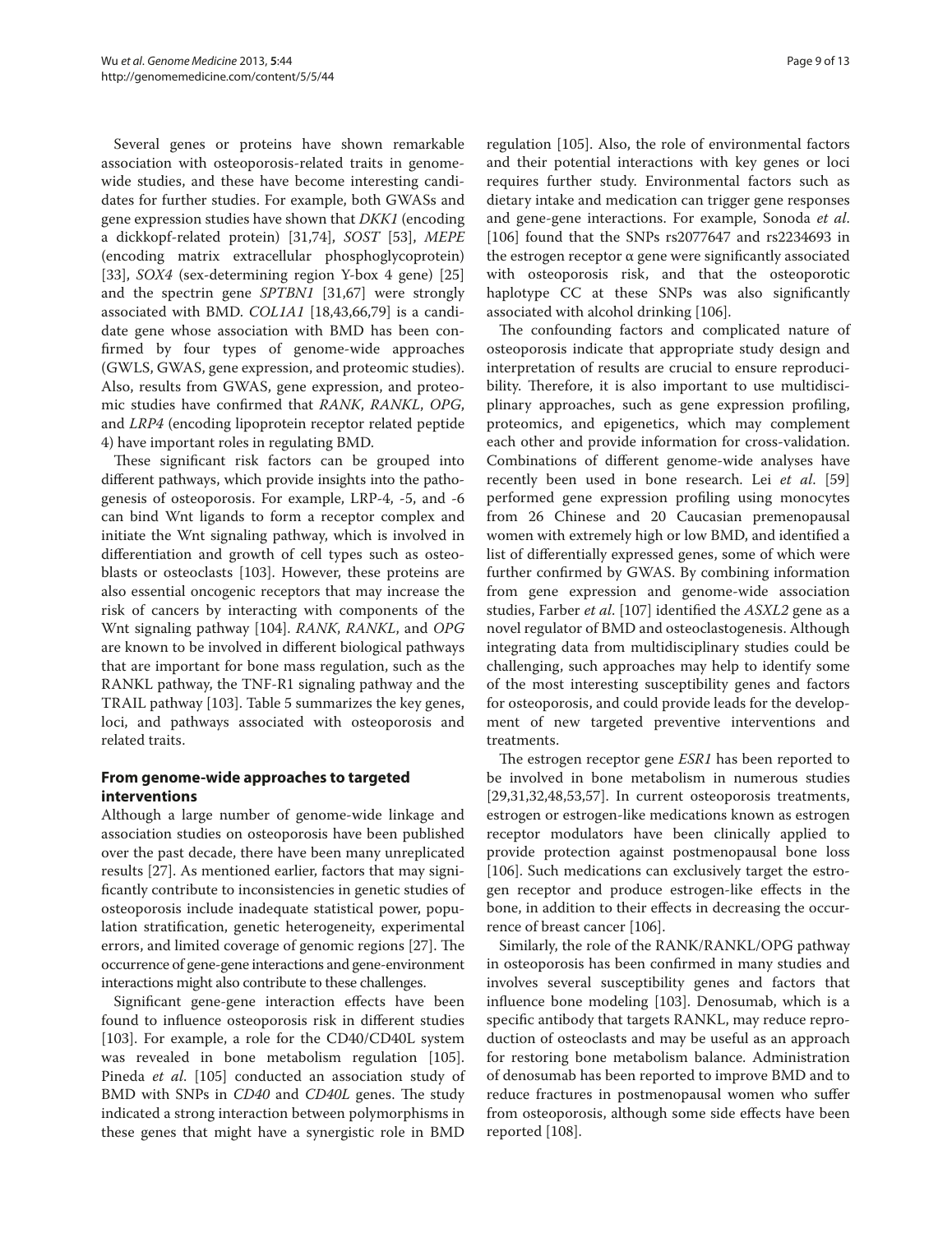In gene expression studies, PTH has shown an ability to stimulate both bone resorption and new bone formation [70]. PTH has been used for the treatment of severe osteoporosis [108]. The effects of intermittent or continuous PTH treatment on bone metabolism are still under investigation to understand the underlying mechanisms and optimize its application to osteoporosis [109].

## **Concluding remarks and future perspectives**

Despite extensive efforts, currently there is not sufficient information to allow effective assessment of osteoporosis risk. The majority of the recently identified risk factors are still pending further investigation, and it is therefore too early to define novel biological factors as preventive or treatment targets for osteoporosis. This does not imply that current genome-wide approaches are futile, but rather indicates that appropriate implementation of these studies might help to reduce potential bias and confounding factors.

Genome-wide approaches individually have specific limitations. Gene expression is a complex process that is regulated simultaneously and interactively at DNA, RNA, protein, epigenomic, and environmental levels. Therefore, a genomic convergence or systems biology approach that integrates the information from studies such as GWLSs, GWASs, DNA sequencing, gene expression, proteomics (including studies of post-translational modifications), epigenomics, and gene-environment studies may help facilitate the identification of key pathways that are globally involved in the pathogenesis of osteoporosis and osteoporotic fractures. Ultimately, the functional relevance of the identified variants then needs to be confirmed by *in vivo* and/or *in vitro* molecular biology studies.

#### **Abbreviations**

BMD, bone mineral density; CNV, copy number variation; GWAS, genome-wide association study; GWLS, genome-wide linkage study; MSC, mesenchymal stem cell; PBM, peripheral blood monocyte; PTH, parathyroid hormone; QTL, quantitative trait loci; SNP, single nucleotide polymorphism. For gene abbreviations see Table 5.

#### **Competing interests**

The authors declare that they have no competing interests.

#### **Acknowledgments**

The study was partially supported by Shanghai Leading Academic Discipline Project (S30501) and young teacher startup fund from Shanghai University of Science and Technology (slg11020). The authors were partially supported by grants from NIH (P50AR055081, R01AG026564, R01AR050496, RC2DE020756, R01AR057049, and R03TW008221) and the Edward G Schlieder Endowment from Tulane University. LZ was also supported by National Natural Science Foundation of China project (31100902).

#### **Author details**

1 The Center for System Biomedical Research, School of Medical Instrument and Food Engineering, University of Shanghai for Science and Technology, No. 516 Jungong Rd, Yangpu district, Shanghai, 200093, China. <sup>2</sup>Center for Bioinformatics and Genomics, Department of Biostatistics and Bioinformatics, School of Public Health and Tropical Medicine, Tulane University, 1440 Canal St, New Orleans, LA 70112, USA

#### Published: 29 May 2013

#### **References**

- 1. Mitchell BD, Yerges-Armstrong LM: The genetics of bone loss: challenges and prospects. *J Clin Endocrinol Metab* 2011, 96:1258-1268.
- 2. Riancho JA, Hernandez JL: Pharmacogenomics of osteoporosis: a pathway approach. *Pharmacogenomics* 2011, 13:815-829.
- 3. Daroszewska A: Prevention and treatment of osteoporosis in women: an update. *Obst Gyn Reproduct Med* 2012, 22:162-169.
- 4. Biino G, Casula L, de Terlizzi F, Adamo M, Vaccargiu S, Francavilla M, Loi D, Casti A, Atzori M, Pirastu M: Epidemiology of osteoporosis in an isolated Sardinian population by using quantitative ultrasound. *Am J Epidemiol*  2011, 174:432-439.
- 5. Duncan EL, Brown MA: Clinical review 2: Genetic determinants of bone density and fracture risk--state of the art and future directions. *J Clin Endocrinol Metab* 2010, 95:2576-2587.
- 6. Duncan EL, Brown MA: Mapping genes for osteoporosis--old dogs and new tricks. *Bone* 2010, 46:1219-1225.
- 7. Cummings SR, Cosman F, Eastell R, Reid IR, Mehta M, Lewiecki EM: Goaldirected treatment of osteoporosis. *J Bone Miner Res* 2013, 28:433-438.
- 8. Lee JH, Kim BG, Ahn JM, Park HJ, Park SK, Yoo JS, Yates JR 3rd, Cho JY: Role of PI3K on the regulation of BMP2-induced beta-Catenin activation in human bone marrow stem cells. *Bone* 2010, 46:1522-1532.
- 9. Zhao L, Cui B, Liu JM, Zhang MJ, Zhao HY, Sun LH, Tao B, Zhang LZ, Ning G: Interactions of osteoporosis candidate genes for age at menarche, age at natural menopause, and maximal height in Han Chinese women. *Menopause* 2011, 18:1018-1025.
- 10. Xu XH, Dong SS, Guo Y, Yang TL, Lei SF, Papasian CJ, Zhao M, Deng HW: Molecular genetic studies of gene identification for osteoporosis: the 2009 update. *Endocr Rev* 2010, 31:447-505.
- 11. Karasik D, Hsu YH, Zhou Y, Cupples LA, Kiel DP, Demissie S: Genome-wide pleiotropy of osteoporosis-related phenotypes: the Framingham Study. *J Bone Miner Res* 2010, 25:1555-1563.
- 12. Cheung CL, Xiao SM, Kung AW: Genetic epidemiology of age-related osteoporosis and its clinical applications. *Nat Rev Rheumatol* 2010, 6:507-517.
- 13. Guan Y, Ackert-Bicknell CL, Kell B, Troyanskaya OG, Hibbs MA: Functional genomics complements quantitative genetics in identifying disease-gene associations. *PLoS Comput Biol* 2010, 6:e1000991.
- 14. Qiu C, Papasian CJ, Deng HW, Shen H: Genetics of osteoporotic fracture. *Orth Res Rev* 2011, 3:11-21.
- 15. Ralston SH: Genetics of osteoporosis. *Ann N Y Acad Sci* 2010, 1192:181-189.
- 16. Styrkarsdottir U, Cazier JB, Kong A, Rolfsson O, Larsen H, Bjarnadottir E, Johannsdottir VD, Sigurdardottir MS, Bagger Y, Christiansen C, Reynisdottir I, Grant SF, Jonasson K, Frigge ML, Gulcher JR, Sigurdsson G, Stefansson K: Linkage of osteoporosis to chromosome 20p12 and association to BMP2. *PLoS Biol* 2003, 1:e69.
- 17. Kammerer CM, Schneider JL, Cole SA, Hixson JE, Samollow PB, O'Connell JR, Perez R, Dyer TD, Almasy L, Blangero J, Bauer RL, Mitchell BD: Quantitative trait loci on chromosomes 2p, 4p, and 13q influence bone mineral density of the forearm and hip in Mexican Americans. *J Bone Miner Res* 2003, 18:2245-2252.
- 18. Kuipers AL, Gundberg C, Kammerer CM, Dressen AS, Nestlerode CS, Patrick AL, Wheeler VW, Bunker CH, Newman AB, Zmuda JM: Genetic analysis of serum osteocalcin and bone mineral in multigenerational Afro-Caribbean families. *Osteoporos Int* 2012, 23:1521-1531.
- 19. Wang XL, Deng FY, Tan LJ, Deng HY, Liu YZ, Papasian CJ, Recker RR, Deng HW: Bivariate whole genome linkage analyses for total body lean mass and BMD. *J Bone Miner Res* 2008, 23:447-452.
- 20. Lei S, Deng F, Xiao P, Zhong K, Deng H, Recker RR, Deng H: Bivariate wholegenome linkage scan for bone geometry and total body fat mass. *J Genet Genomics* 2009, 36:89-97.
- 21. Zhang ZX, Lei SF, Deng FY, Zhang F, Liu YJ, Recker RR, Papasian CJ, Deng HW: Bivariate genome-wide linkage analysis for traits BMD and AAM: effect of menopause on linkage signals. *Maturitas* 2009, 62:16-20.
- 22. Ioannidis JP, Ng MY, Sham PC, Zintzaras E, Lewis CM, Deng HW, Econs MJ, Karasik D, Devoto M, Kammerer CM, Spector T, Andrew T, Cupples LA, Duncan EL, Foroud T, Kiel DP, Koller D, Langdahl B, Mitchell BD, Peacock M, Recker R, Shen H, Sol-Church K, Spotila LD, Uitterlinden AG, Wilson SG, Kung AW, Ralston SH: Meta-analysis of genome-wide scans provides evidence for sex- and site-specific regulation of bone mass. *J Bone Miner Res* 2007,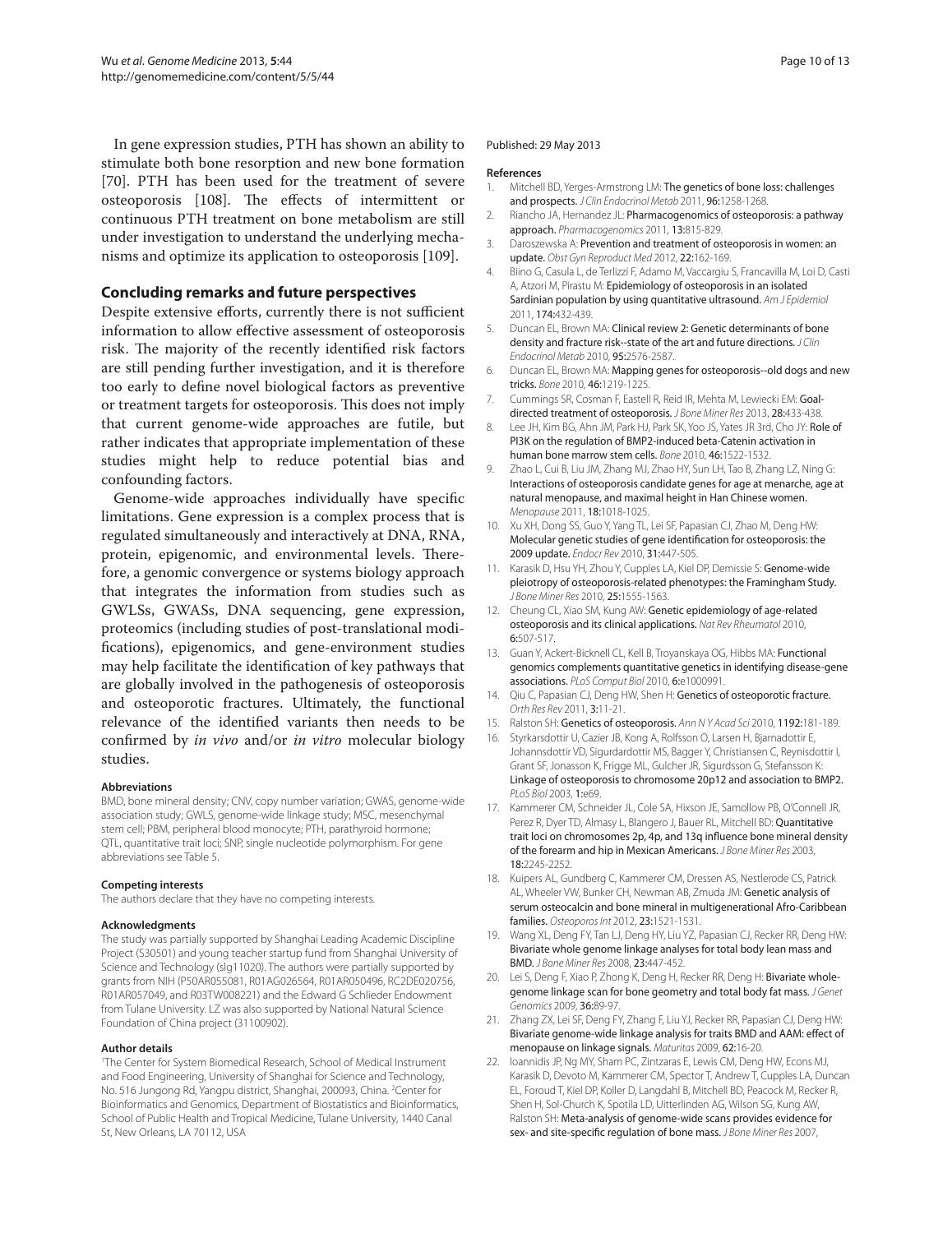22:173-183.

- 23. Karasik D, Dupuis J, Cho K, Cupples LA, Zhou Y, Kiel DP, Demissie S: Refined QTLs of osteoporosis-related traits by linkage analysis with genome-wide SNPs: Framingham SHARe. *Bone* 2010, 46:1114-1121.
- 24. Zheng HF, Spector TD, Richards JB: Insights into the genetics of osteoporosis from recent genome-wide association studies. *Expert Rev Mol Med* 2011, 13:e28.
- 25. Duncan EL, Danoy P, Kemp JP, Leo PJ, McCloskey E, Nicholson GC, Eastell R, Prince RL, Eisman JA, Jones G, Sambrook PN, Reid IR, Dennison EM, Wark J, Richards JB, Uitterlinden AG, Spector TD, Esapa C, Cox RD, Brown SD, Thakker RV, Addison KA, Bradbury LA, Center JR, Cooper C, Cremin C, Estrada K, Felsenberg D, Glüer CC, Hadler J, et al.: Genome-wide association study using extreme truncate selection identifies novel genes affecting bone mineral density and fracture risk. *PLoS Genet* 2011, 7:e1001372.
- 26. Hsu YH, Zillikens MC, Wilson SG, Farber CR, Demissie S, Soranzo N, Bianchi EN, Grundberg E, Liang L, Richards JB, Estrada K, Zhou Y, van Nas A, Moffatt MF, Zhai G, Hofman A, van Meurs JB, Pols HA, Price RI, Nilsson O, Pastinen T, Cupples LA, Lusis AJ, Schadt EE, Ferrari S, Uitterlinden AG, Rivadeneira F, Spector TD, Karasik D, Kiel DP: An integration of genome-wide association study and gene expression profiling to prioritize the discovery of novel susceptibility loci for osteoporosis-related traits. *PLoS Genet* 2010, 6:e1000977.
- 27. Li WF, Hou SX, Yu B, Li MM, Ferec C, Chen JM: Genetics of osteoporosis: accelerating pace in gene identification and validation. *Hum Genet* 2010, 127-249-285
- 28. Koller DL, Ichikawa S, Lai D, Padgett LR, Doheny KF, Pugh E, Paschall J, Hui SL, Edenberg HJ, Xuei X, Peacock M, Econs MJ, Foroud T: Genome-wide association study of bone mineral density in premenopausal European-American women and replication in African-American women. *J Clin Endocrinol Metab* 2010, 95:1802-1809.
- 29. Ichikawa S, Koller DL, Padgett LR, Lai D, Hui SL, Peacock M, Foroud T, Econs MJ: Replication of previous genome-wide association studies of bone mineral density in premenopausal American women. *J Bone Miner Res*  2010, 25:1821-1829.
- 30. Liu SL, Lei SF, Yang F, Li X, Liu R, Nie S, Liu XG, Yang TL, Guo Y, Deng FY, Tian Q, Li J, Liu YZ, Liu YJ, Shen H, Deng HW: Copy number variation in CNP267 region may be associated with hip bone size. *PLoS One* 2011, 6:e22035.
- 31. Rivadeneira F, Styrkársdottir U, Estrada K, Halldórsson BV, Hsu YH, Richards JB, Zillikens MC, Kavvoura FK, Amin N, Aulchenko YS, Cupples LA, Deloukas P, Demissie S, Grundberg E, Hofman A, Kong A, Karasik D, van Meurs JB, Oostra B, Pastinen T, Pols HA, Sigurdsson G, Soranzo N, Thorleifsson G, Thorsteinsdottir U, Williams FM, Wilson SG, Zhou Y, Ralston SH, van Duijn CM, *et al.*: Twenty bone-mineral-density loci identified by large-scale metaanalysis of genome-wide association studies. *Nat Genet* 2009, 41:1199-1206.
- 32. Cheung CL, Sham PC, Xiao SM, Bow CH, Kung AW: Meta-analysis of genebased genome-wide association studies of bone mineral density in Chinese and European subjects. *Osteoporos Int* 2012, 23:131-142.
- Estrada K, Styrkarsdottir U, Evangelou E, Hsu YH, Duncan EL, Ntzani EE, Oei L, Albagha OM, Amin N, Kemp JP, Koller DL, Li G, Liu CT, Minster RL, Moayyeri A, Vandenput L, Willner D, Xiao SM, Yerges-Armstrong LM, Zheng HF, Alonso N, Eriksson J, Kammerer CM, Kaptoge SK, Leo PJ, Thorleifsson G, Wilson SG, Wilson JF, Aalto V, Alen M, *et al.*: Genome-wide meta-analysis identifies 56 bone mineral density loci and reveals 14 loci associated with risk of fracture. *Nat Genet* 2012, 44:491-501.
- 34. Saint-Pierre A, Kaufman JM, Ostertag A, Cohen-Solal M, Boland A, Toye K, Zelenika D, Lathrop M, de Vernejoul MC, Martinez M: Bivariate association analysis in selected samples: application to a GWAS of two bone mineral density phenotypes in males with high or low BMD. *Eur J Hum Genet* 2011, 19:710-716.
- 35. Sun L, Tan LJ, Lei SF, Chen XD, Li X, Pan R, Yin F, Liu QW, Yan XF, Papasian CJ, Deng HW: Bivariate genome-wide association analyses of femoral neck bone geometry and appendicular lean mass. *PLoS One* 2011, 6:e27325.
- 36. Zhang L, Guo YF, Liu YZ, Liu YJ, Xiong DH, Liu XG, Wang L, Yang TL, Lei SF, Guo Y, Yan H, Pei YF, Zhang F, Papasian CJ, Recker RR, Deng HW: Pathway-based genome-wide association analysis identified the importance of regulation-of-autophagy pathway for ultradistal radius BMD. *J Bone Miner Res* 2010, 25:1572-1580.
- 37. Zhang YP, Liu YZ, Guo Y, Liu XG, Xu XH, Guo YF, Chen Y, Zhang F, Pan F, Zhu XZ, Deng HW: Pathway-based association analyses identified TRAIL pathway for osteoporotic fractures. *PLoS One* 2011, 6:e21835.
- 38. Hindorff LA, Sethupathy P, Junkins HA, Ramos EM, Mehta JP, Collins FS, Manolio TA: Potential etiologic and functional implications of genomewide association loci for human diseases and traits. *Proc Natl Acad Sci U S A*  2009, 106:9362-9367.
- 39. Deng FY, Lei SF, Zhang Y, Zhang YL, Zheng YP, Zhang LS, Pan R, Wang L, Tian Q, Shen H, Zhao M, Lundberg YW, Liu YZ, Papasian CJ, Deng HW: Peripheral blood monocyte-expressed ANXA2 gene is involved in pathogenesis of osteoporosis in humans. *Mol Cell Proteomics* 2011, 10:M111.011700.
- 40. Guo Y, Tan LJ, Lei SF, Yang TL, Chen XD, Zhang F, Chen Y, Pan F, Yan H, Liu X, Tian Q, Zhang ZX, Zhou Q, Qiu C, Dong SS, Xu XH, Guo YF, Zhu XZ, Liu SL, Wang XL, Li X, Luo Y, Zhang LS, Li M, Wang JT, Wen T, Drees B, Hamilton J, Papasian CJ, Recker RR, *et al.*: Genome-wide association study identifies ALDH7A1 as a novel susceptibility gene for osteoporosis. *PLoS Genet* 2010, 6:e1000806.
- 41. Liu YZ, Pei YF, Liu JF, Yang F, Guo Y, Zhang L, Liu XG, Yan H, Wang L, Zhang YP, Levy S, Recker RR, Deng HW: Powerful bivariate genome-wide association analyses suggest the SOX6 gene influencing both obesity and osteoporosis phenotypes in males. *PLoS One* 2009, 4:e6827.
- 42. Deng FY, Zhao LJ, Pei YF, Sha BY, Liu XG, Yan H, Wang L, Yang TL, Recker RR, Papasian CJ, Deng HW: Genome-wide copy number variation association study suggested VPS13B gene for osteoporosis in Caucasians. *Osteoporos Int* 2010, 21:579-587.
- 43. Yao S, Sucheston LE, Smiley SL, Davis W, Conroy JM, Nowak NJ, Ambrosone CB, McCarthy PL Jr, Hahn T: Common genetic variants are associated with accelerated bone mineral density loss after hematopoietic cell transplantation. *PLoS One* 2011, 6:e25940.
- 44. Roshandel D, Holliday KL, Pye SR, Boonen S, Borghs H, Vanderschueren D, Huhtaniemi IT, Adams JE, Ward KA, Bartfai G, Casanueva F, Finn JD, Forti G, Giwercman A, Han TS, Kula K, Lean ME, Pendleton N, Punab M, Silman AJ, Wu FC, Thomson W, O'Neill TW; EMAS Study Group: Genetic variation in the RANKL/RANK/OPG signaling pathway is associated with bone turnover and bone mineral density in men. *J Bone Miner Res* 2010, 25:1830-1838.
- 45. Kou I, Takahashi A, Urano T, Fukui N, Ito H, Ozaki K, Tanaka T, Hosoi T, Shiraki M, Inoue S, Nakamura Y, Kamatani N, Kubo M, Mori S, Ikegawa S: Common variants in a novel gene, FONG on chromosome 2q33.1 confer risk of osteoporosis in Japanese. *PLoS One* 2011, 6:e19641.
- Kung AW, Xiao SM, Cherny S, Li GH, Gao Y, Tso G, Lau KS, Luk KD, Liu JM, Cui B, Zhang MJ, Zhang ZL, He JW, Yue H, Xia WB, Luo LM, He SL, Kiel DP, Karasik D, Hsu YH, Cupples LA, Demissie S, Styrkarsdottir U, Halldorsson BV, Sigurdsson G, Thorsteinsdottir U, Stefansson K, Richards JB, Zhai G, Soranzo N, *et al.*: Association of JAG1 with bone mineral density and osteoporotic fractures: a genome-wide association study and follow-up replication studies. *Am J Hum Genet* 2010, 86:229-239.
- 47. He JW, Yue H, Hu WW, Hu YQ, Zhang ZL: Contribution of the sclerostin domain-containing protein 1 (SOSTDC1) gene to normal variation of peak bone mineral density in Chinese women and men. *J Bone Miner Metab*  2011, 29:571-581.
- 48. Holliday KL, Pye SR, Thomson W, Boonen S, Borghs H, Vanderschueren D, Gielen E, Huhtaniemi IT, Adams JE, Ward KA, Bartfai G, Casanueva F, Finn JD, Forti G, Giwercman A, Han TS, Kula K, Labrie F, Lean ME, Pendleton N, Punab M, Wu FC, O'Neill TW: The ESR1 (6q25) locus is associated with calcaneal ultrasound parameters and radial volumetric bone mineral density in European men. *PLoS One* 2011, 6:e22037.
- 49. Yang TL, Guo Y, Liu YJ, Shen H, Liu YZ, Lei SF, Li J, Tian Q, Deng HW: Genetic variants in the SOX6 gene are associated with bone mineral density in both Caucasian and Chinese populations. *Osteoporos Int* 2012, 23:781-787.
- 50. Lei SF, Shen H, Yang TL, Guo Y, Dong SS, Xu XH, Deng FY, Tian Q, Liu YJ, Liu YZ, Li J, Deng HW: Genome-wide association study identifies HMGN3 locus for spine bone size variation in Chinese. *Hum Genet* 2012, 131:463-469.
- 51. Tan L, Liu R, Lei S, Pan R, Yang T, Yan H, Pei Y, Yang F, Zhang F, Pan F, Zhang Y, Hu H, Levy S, Deng H: A genome-wide association analysis implicates SOX6 as a candidate gene for wrist bone mass. *Sci China Life Sci* 2010, 53:1065-1072.
- 52. Guo Y, Zhang LS, Yang TL, Tian Q, Xiong DH, Pei YF, Deng HW: IL21R and PTH may underlie variation of femoral neck bone mineral density as revealed by a genome-wide association study. *J Bone Miner Res* 2010, 25:1042-1048.
- Styrkarsdottir U, Halldorsson BV, Gudbjartsson DF, Tang NL, Koh JM, Xiao SM, Kwok TC, Kim GS, Chan JC, Cherny S, Lee SH, Kwok A, Ho S, Gretarsdottir S, Kostic JP, Palsson ST, Sigurdsson G, Sham PC, Kim BJ, Kung AW, Kim SY, Woo J, Leung PC, Kong A, Thorsteinsdottir U, Stefansson K: European bone mineral density loci are also associated with BMD in East-Asian populations. *PLoS*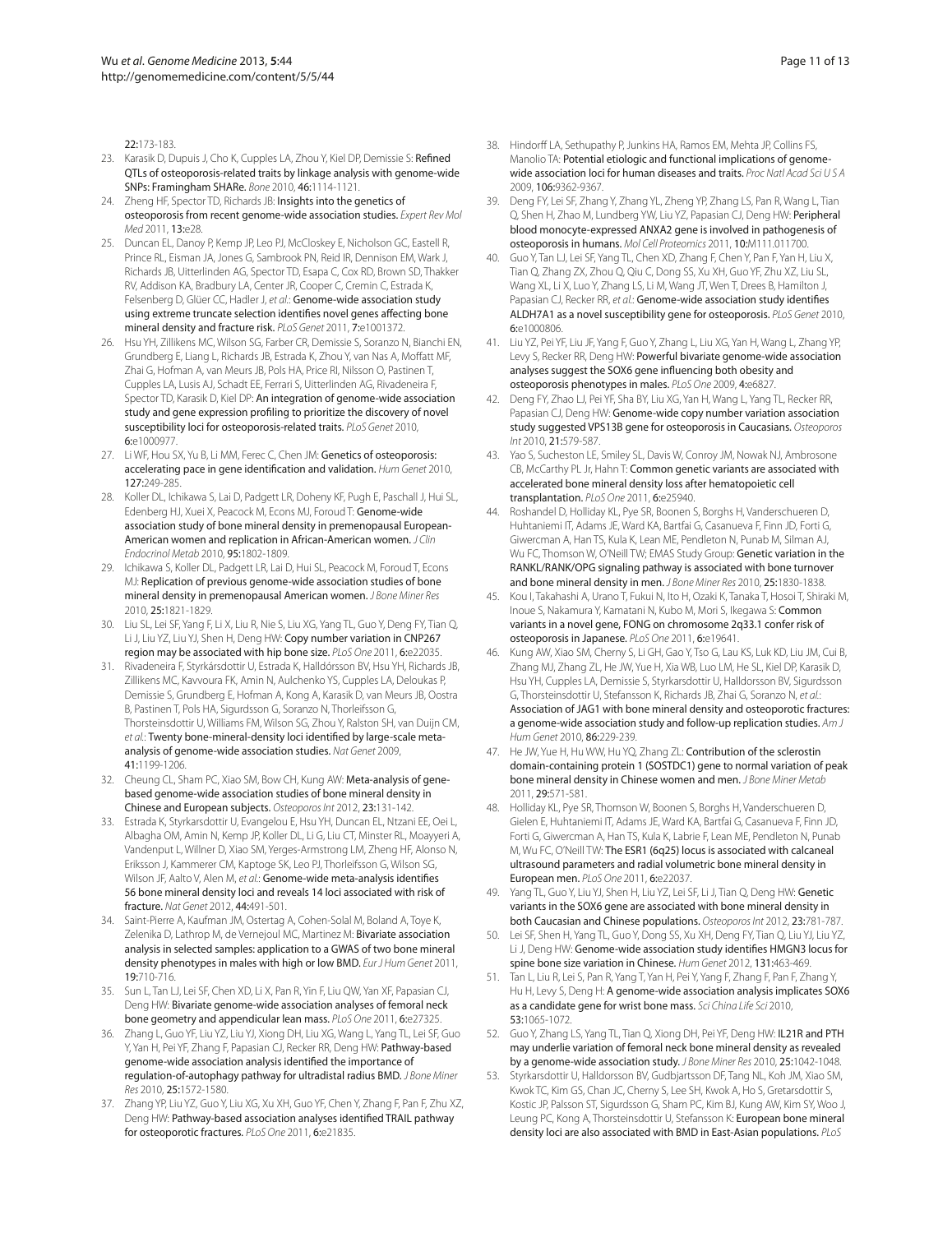*One* 2010, 5:e13217.

- 54. Li WF, Hou SX, Yu B, Li MM, Ferec C, Chen JM: Genetics of osteoporosis: accelerating pace in gene identification and validation. *Hum Genet* 2010, 127:249-285.
- 55. Guo Y, Wang JT, Liu H, Li M, Yang TL, Zhang XW, Liu YZ, Tian Q, Deng HW: Are bone mineral density loci associated with hip osteoporotic fractures? A validation study on previously reported genome-wide association loci in a Chinese population. *Genet Mol Res* 2012, 11:202-210.
- 56. Richards JB, Kavvoura FK, Rivadeneira F, Styrkársdóttir U, Estrada K, Halldórsson BV, Hsu YH, Zillikens MC, Wilson SG, Mullin BH, Amin N, Aulchenko YS, Cupples LA, Deloukas P, Demissie S, Hofman A, Kong A, Karasik D, van Meurs JB, Oostra BA, Pols HA, Sigurdsson G, Thorsteinsdottir U, Soranzo N, Williams FM, Zhou Y, Ralston SH, Thorleifsson G, van Duijn CM, Kiel DP, *et al.*: Collaborative meta-analysis: associations of 150 candidate genes with osteoporosis and osteoporotic fracture. *Ann Intern Med* 2009, 151:528-537.
- 57. Wang C, Zhang Z, Zhang H, He JW, Gu JM, Hu WW, Hu YQ, Li M, Liu YJ, Fu WZ, Yue H, Ke YH, Zhang ZL: Susceptibility genes for osteoporotic fracture in postmenopausal Chinese women. *J Bone Miner Res* 2012, 27:2582-2591.
- 58. Urano T: [Genetics of osteoporosis]. *Nihon Rinsho* 2011, 69:1315-1321.
- 59. Lei SF, Wu S, Li LM, Deng FY, Xiao SM, Jiang C, Chen Y, Jiang H, Yang F, Tan LJ, Sun X, Zhu XZ, Liu MY, Liu YZ, Chen XD, Deng HW: An in vivo genome wide gene expression study of circulating monocytes suggested GBP1, STAT1 and CXCL10 as novel risk genes for the differentiation of peak bone mass. *Bone* 2009, 44:1010-1014.
- 60. Chen XD, Xiao P, Lei SF, Liu YZ, Guo YF, Deng FY, Tan LJ, Zhu XZ, Chen FR, Recker RR, Deng HW: Gene expression profiling in monocytes and SNP association suggest the importance of the STAT1 gene for osteoporosis in both Chinese and Caucasians. *J Bone Miner Res* 2009, 25:339-355.
- 61. You L, Sheng ZY, Tang CL, Chen L, Pan L, Chen JY: High cholesterol diet increases osteoporosis risk via inhibiting bone formation in rats. *Acta Pharmacol Sin* 2011, 32:1498-1504.
- 62. Trost Z, Trebse R, Prezelj J, Komadina R, Logar DB, Marc J: A microarray based identification of osteoporosis-related genes in primary culture of human osteoblasts. *Bone* 2010, 46:72-80.
- 63. Kominsky SL, Abdelmagid SM, Doucet M, Brady K, Weber KL: Macrophage inflammatory protein-1 delta: a novel osteoclast stimulating factor secreted by renal cell carcinoma bone metastasis. *Cancer Res* 2008, 68:1261-1266.
- 64. Kulterer B, Friedl G, Jandrositz A, Sanchez-Cabo F, Prokesch A, Paar C, Scheideler M, Windhager R, Preisegger KH, Trajanoski Z: Gene expression profiling of human mesenchymal stem cells derived from bone marrow during expansion and osteoblast differentiation. *BMC Genomics* 2007, 8:70.
- 65. Tanabe S, Sato Y, Suzuki T, Suzuki K, Nagao T, Yamaguchi T: Gene expression profiling of human mesenchymal stem cells for identification of novel markers in early- and late-stage cell culture. *J Biochem* 2008, 144:399-408.
- 66. Xiao Y, Cui J, Shi Y, Le G: Lipoic acid increases the expression of genes involved in bone formation in mice fed a high-fat diet. *Nutr Res* 2011, 31:309-317.
- 67. Tarroni P, Villa I, Mrak E, Zolezzi F, Mattioli M, Gattuso C, Rubinacci A: Microarray analysis of 1,25(OH)<sub>2</sub>D<sub>3</sub> regulated gene expression in human primary osteoblasts. *J Cell Biochem* 2012, 113:640-649.
- 68. Grigsby IF, Pham L, Gopalakrishnan R, Mansky LM, Mansky KC: Downregulation of Gnas, Got2 and Snord32a following tenofovir exposure of primary osteoclasts. *Biochem Biophys Res Commun* 2011, 391:1324-1329.
- 69. Bian Q, Liu SF, Huang JH, Yang Z, Tang DZ, Zhou Q, Ning Y, Zhao YJ, Lu S, Shen ZY, Wang YJ: Oleanolic acid exerts an osteoprotective effect in ovariectomy-induced osteoporotic rats and stimulates the osteoblastic differentiation of bone mesenchymal stem cells in vitro. *Menopause* 2012, 19:225-233.
- 70. Li X, Liu H, Qin L, Tamasi J, Bergenstock M, Shapses S, Feyen JH, Notterman DA, Partridge NC: Determination of dual effects of parathyroid hormone on skeletal gene expression in vivo by microarray and network analysis. *J Biol Chem* 2007, 282:33086-33097.
- 71. Farber CR: Systems genetics: a novel approach to dissect the genetic basis of osteoporosis. *Curr Osteoporos Rep* 2012, 10:228-235.
- 72. Martin A, Liu S, David V, Li H, Karydis A, Feng JQ, Quarles LD: Bone proteins PHEX and DMP1 regulate fibroblastic growth factor Fgf23 expression in osteocytes through a common pathway involving FGF receptor (FGFR) signaling. *FASEB J* 2011, 25:2551-2562.
- 73. Choi HY, Dieckmann M, Herz J, Niemeier A: Lrp4, a novel receptor for

Dickkopf 1 and sclerostin, is expressed by osteoblasts and regulates bone growth and turnover in vivo. *PLoS One* 2009, 4:e7930.

- Reppe S, Refvem H, Gautvik VT, Olstad OK, Hovring PI, Reinholt FP, Holden M, Frigessi A, Jemtland R, Gautvik KM: Eight genes are highly associated with BMD variation in postmenopausal Caucasian women. *Bone* 2010, 46:604-612.
- 75. Alves RD, Eijken M, Swagemakers S, Chiba H, Titulaer MK, Burgers PC, Luider TM, van Leeuwen JP: Proteomic analysis of human osteoblastic cells: relevant proteins and functional categories for differentiation. *J Proteome Res* 2010, 9:4688-4700.
- 76. Taniguchi T, Kido S, Yamauchi E, Abe M, Matsumoto T, Taniguchi H: Induction of endosomal/lysosomal pathways in differentiating osteoblasts as revealed by combined proteomic and transcriptomic analyses. *FEBS Lett*  2010, 584:3969-3974.
- 77. Kumar A, Singh AK, Gautam AK, Chandra D, Singh D, Changkija B, Singh MP, Trivedi R: Identification of kaempferol-regulated proteins in rat calvarial osteoblasts during mineralization by proteomics. *Proteomics* 2010, 10:1730-1739.
- 78. Zhu Z, Xue LM, Han T, Jiao L, Qin LP, Li YS, Zheng HC, Zhang QY: Antiosteoporotic effects and proteomic characterization of the target and mechanism of an Er-Xian Decoction on osteoblastic UMR-106 and osteoclasts induced from RAW264.7. *Molecules* 2010, 15:4695-4710.
- 79. Hong D, Chen HX, Yu HQ, Liang Y, Wang C, Lian QQ, Deng HT, Ge RS: Morphological and proteomic analysis of early stage of osteoblast differentiation in osteoblastic progenitor cells. *Exp Cell Res* 2010, 316:2291-2300.
- 80. Kim WK, Bae KH, Choi HR, Kim DH, Choi KS, Cho YS, Kim HD, Park SG, Park BC, Ko Y, Lee SC: Leukocyte common antigen-related (LAR) tyrosine phosphatase positively regulates osteoblast differentiation by modulating extracellular signal-regulated kinase (ERK) activation. *Mol Cells* 2010, 30:335-340.
- 81. Saad FA, Hofstaetter JG: Proteomic analysis of mineralising osteoblasts identifies novel genes related to bone matrix mineralisation. *Int Orthop*  2011, 35:447-451.
- 82. Choi YA, Lim J, Kim KM, Acharya B, Cho JY, Bae YC, Shin HI, Kim SY, Park EK: Secretome analysis of human BMSCs and identification of SMOC1 as an important ECM protein in osteoblast differentiation. *J Proteome Res* 2010, 9:2946-2956.
- 83. Zhang H, Lu W, Zhao Y, Rong P, Cao R, Gu W, Xiao J, Miao D, Lappe J, Recker R, Xiao GG: Adipocytes derived from human bone marrow mesenchymal stem cells exert inhibitory effects on osteoblastogenesis. *Curr Mol Med*  2011, 11:489-502.
- 84. Kendler DL, Roux C, Benhamou CL, Brown JP, Lillestol M, Siddhanti S, Man HS, San Martin J, Bone HG: Effects of denosumab on bone mineral density and bone turnover in postmenopausal women transitioning from alendronate therapy. *J Bone Miner Res* 2010, 25:72-81.
- 85. Kostenuik PJ, Nguyen HQ, McCabe J, Warmington KS, Kurahara C, Sun N, Chen C, Li L, Cattley RC, Van G, Scully S, Elliott R, Grisanti M, Morony S, Tan HL, Asuncion F, Li X, Ominsky MS, Stolina M, Dwyer D, Dougall WC, Hawkins N, Boyle WJ, Simonet WS, Sullivan JK: Denosumab, a fully human monoclonal antibody to RANKL, inhibits bone resorption and increases BMD in knockin mice that express chimeric (murine/human) RANKL. *J Bone Miner Res*  2009, 24:182-195.
- 86. Guo D, Keightley A, Guthrie J, Veno PA, Harris SE, Bonewald LF: Identification of osteocyte-selective proteins. *Proteomics* 2010, 10:3688-3698.
- 87. Leupin O, Piters E, Halleux C, Hu S, Kramer I, Morvan F, Bouwmeester T, Schirle M, Bueno-Lozano M, Fuentes FJ, Itin PH, Boudin E, de Freitas F, Jennes K, Brannetti B, Charara N, Ebersbach H, Geisse S, Lu CX, Bauer A, Van Hul W, Kneissel M: Bone overgrowth-associated mutations in the LRP4 gene impair sclerostin facilitator function. *J Biol Chem* 2011, 286:19489-19500.
- 88. Bab I, Smoum R, Bradshaw H, Mechoulam R: Skeletal lipidomics: regulation of bone metabolism by fatty acid amide family. *Br J Pharmacol* 2011, 163:1441-1446.
- 89. Deng FY, Lei SF, Chen XD, Tan LJ, Zhu XZ, Deng HW: An integrative study ascertained SOD2 as a susceptibility gene for osteoporosis in Chinese. *J Bone Miner Res* 2011, 26:2695-2701.
- 90. Shao C, Chen L, Lu C, Shen CL, Gao W: A gel-based proteomic analysis of the effects of green tea polyphenols on ovariectomized rats. *Nutrition*  2011, 27:681-686.
- 91. Hamilton JP: Epigenetics: principles and practice. *Dig Dis* 2011, 29:130-135.
- 92. Graff J, Mansuy IM: Epigenetic dysregulation in cognitive disorders. *Eur J*